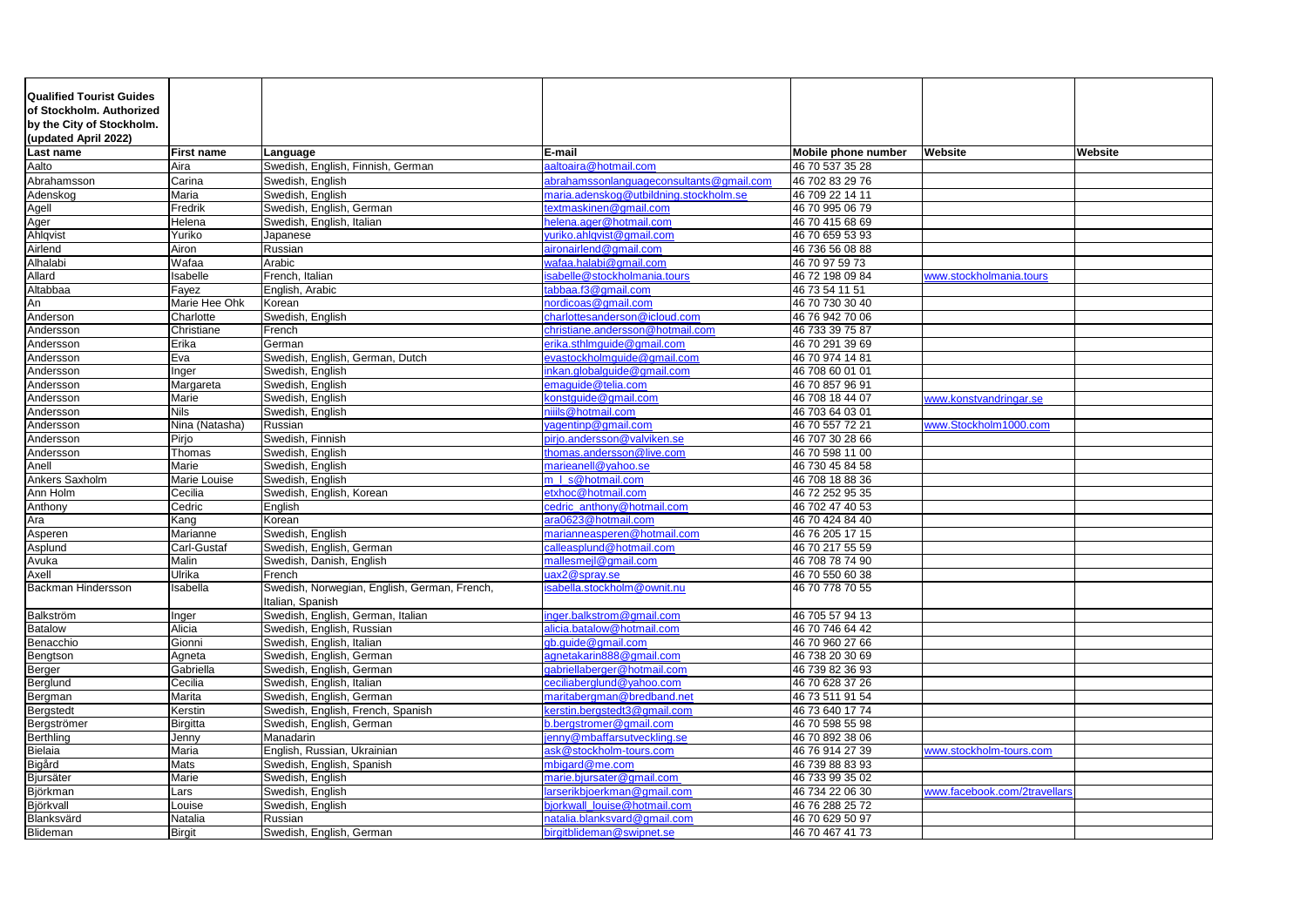| <b>Blomkvist-Paegelow</b> | Karin           | Swedish, English, German                        |                                      | 46 70 320 01 53 |                                               |  |
|---------------------------|-----------------|-------------------------------------------------|--------------------------------------|-----------------|-----------------------------------------------|--|
| Bock-Häggmark             | Karin           | English, German                                 | karin.haggmark@gmail.com             | 46 76 844 77 94 | www.schwedeninfo.se                           |  |
| Bognäs                    | Stefan          | Swedish, English                                | guide.bognas@gmail.com               | 46 70 419 44 69 |                                               |  |
| Bogomolova                | Anna            | Russian                                         | ab.nordic.m@gmail.com                | 46 73 733 07 00 |                                               |  |
| Bohlin-Mjörnheim          | Kerstin         | Swedish, English, Japanese                      | sun.guidance@gmail.com               | 46 70 564 75 98 |                                               |  |
| Bojassen                  | Martha          | Swedish, Spanish                                | marthabojasse@gmail.com              | 46 707 95 92 36 |                                               |  |
| <b>Bolang Matsuzaki</b>   | Rumi            | Japanese                                        | rumi.bolang@blakulla.net             | 46 70 467 33 45 |                                               |  |
| <b>Boman</b>              | Hyiyoung        | Korean                                          | hiaboman@gmail.com                   | 46 76 368 07 62 |                                               |  |
| Borghi                    | Davide          | Italian, English                                | davide.borghi@hotmail.com            | 46 736 78 36 48 |                                               |  |
| Bresciani                 | Mecki           | Swedish, English, Finnish                       | mecki.bresciani@gmail.com            | 46 70 409 06 95 |                                               |  |
| Broberg                   | Åsa             | Swedish, English                                | asa.broberg@telia.com                | 46 70 204 52 30 |                                               |  |
| <b>Broberg Sharp</b>      | Eva             | Swedish, English                                | eva.sharp@hotmail.se                 | 46 70 60 44 571 |                                               |  |
| Broda                     | Renata          | English, German, Polish                         | renata@storytours.eu                 | 46 704 90 62 69 |                                               |  |
| <b>Brozek</b>             | Marcin          | Polish                                          | martin.brozek@pmscan.se              | 46 70 869 12 19 |                                               |  |
| Brunnsäter                | Suna            | French, Korean, English                         | suna.brunnsater@gmail.com            | 46 70 495 46 82 |                                               |  |
| Brännvall                 | Jonas           | Sign language: Swedish, American, International | jonas@tolkforall.se                  | 46 70 960 04 78 |                                               |  |
| <b>Bylin</b>              | Catarina        | Swedish, English                                | catarinaberglund@hotmail.com         | 46 70 834 58 69 |                                               |  |
| <b>Bylund</b>             | Louise          | English, Japanese                               | guide@louisebylund.se                | 46 70 688 78 16 | www.louisebylund.se                           |  |
| Bäcklund                  | Caroline        | Swedish, English, French                        | carolinebacklund@hotmail.com         | 46 70 172 06 09 |                                               |  |
| Bäckström                 | Ingela          | Swedish, English, German                        | ingelabackstrom@telia.com            | 46 708 20 44 48 |                                               |  |
| Bärlin                    | Helene          | Swedish, English                                | kontor@larssonsresor.se              | 46 704 22 29 08 | http://www.larssonsresor.se/index.cfm?pg=4≺=0 |  |
| <b>Böttiger Kleman</b>    | Marie           | Swedish, English, French                        | marie@emabk.se                       | 46 70 536 81 66 |                                               |  |
| Cadillo Hipolo            | Patricia Lucia  | Spanish                                         | infotour.stockholm@gmail.com         | 46 72 286 64 40 |                                               |  |
| Cai                       | Na              | Mandarin                                        | cai.na416@hotmail.com                | 46 70 219 04 66 |                                               |  |
| Cale                      | Zoran           |                                                 |                                      | 46 70 762 95 25 |                                               |  |
|                           |                 | Swedish, English                                | zorancale@hotmail.com                | 46 70 687 04 59 |                                               |  |
| Canato Källgren           | Karin           | Swedish, Italian                                | ck.karin@gmail.com                   |                 |                                               |  |
| Carlson                   | Iréne           | Swedish, English                                | carlsonart.se@gmail.com              | 46 70 761 43 15 | www.carlsonart.se                             |  |
| Carlsson                  | Angus           | Swedish, English                                | angus.carlsson@gmail.com             | 46 73 728 96 70 |                                               |  |
| Carlsson                  | Lars            | Swedish, English                                | lars.carlsson@hotmail.com            | 46 70 543 59 07 |                                               |  |
| Carlsson                  | Ulf             | Swedish, English                                | ulf@wedomanagement.se                | 46 70 634 82 18 |                                               |  |
| Ceciliano                 | Rodrigo         | Spanish, English                                | mexiko_df@yahoo.de                   | 46 70 898 01 81 |                                               |  |
| Cederlund                 | Christina       | Swedish, English                                | kicki@guidingyouinstockholm.se       | 46 708 13 02 33 |                                               |  |
| Cedermark                 | Anneli          | Swedish, English, Portuguese                    | anneli@ccity.se                      | 46 703 060 317  |                                               |  |
| Cederqvist                | <b>Brigitte</b> | English, German, Spanish                        | b13.cederqvist@gmail.com             | 46 709 51 47 16 |                                               |  |
| Cederqvist                | <b>Nicklas</b>  | Swedish, English                                | nickantique@hotmail.com              | 46 70 264 85 09 |                                               |  |
| Cedervall                 | Marie           | Swedish, English                                | marie cederwall@hotmail.com          | 46 73 585 86 67 |                                               |  |
| Celary                    | Ela             | English, German                                 | ela@bikenjoy.se;ela.celary@gmail.com | 46 73 510 48 65 | www.bikenjoy.se                               |  |
| Celsing                   | Elisabeth       | Swedish, English                                | elisabeth@celsing.com                | 46 708 32 88 63 | www.fjarden.se                                |  |
| Cerchiari                 | Gabriella       | Swedish, English, Italian, Spanish, Portuguese  | gabriellac13@hotmail.com             | 46 70 799 81 71 |                                               |  |
| Chamoun                   | Michelle        | English, French, Arabic                         | michelle.snowlionsweden@gmail.com    | 46 73 300 62 62 |                                               |  |
| Chan                      | Windy           | Mandarin, Cantonese                             | windy.chan@hotmail.com               | 46 70 473 54 86 |                                               |  |
| Chanina                   | Natalie         | Russian, English                                | natalia.v.shanina@gmail.com          | 46 70 424 63 07 | https://russkiy-gid-stockholm.com/            |  |
| Chen                      | Jing            | Mandarin                                        | jessiechen0046@gmail.com             | 46 76 183 86 06 |                                               |  |
| Chen                      | Qiu             | Mandarin                                        | chen@kth.se;beilutravel@hotmail.com  | 46 70 406 80 30 |                                               |  |
| Choi Fjäder               | In Jeong        | Korean                                          | florilia007@gmail.com                | 46 70 748 22 14 |                                               |  |
| Christensen               | Carin           | Swedish, English, German                        | guidecarin@yahoo.se                  | 46 730 66 41 94 |                                               |  |
| Claéson                   | Björn           | Swedish, English, German, Italian, Spanish      | bclaeson@icloud.com                  | 46 70 559 58 50 |                                               |  |
| Cohen                     | Adi             | English, Hebrew                                 | adigershon1@gmail.com                | 46 708 30 39 87 |                                               |  |
| Cohen-Silber              | Aviva           | Swedish, English, German, Hebrew                | rachel.aviva@telia.com               | 46 708 31 01 73 |                                               |  |
| Comport                   | Thomas          | Swedish, English                                | tom.comport@icloud.com               | 46 73 03 44 007 |                                               |  |
| Dahlberg                  | Gun             | Swedish, English, German, Russian               | gundahlberg@ownit.nu                 | 46 70 216 05 75 |                                               |  |
| Dahlberg                  | Lina            | Swedish, French, Italian, English               | lina dahlberg@hotmail.com            | 46 70 689 70 03 |                                               |  |
| Dahlberg                  | Pia             | Swedish, English, Italian                       | pia.dahlberg@ownit.nu                | 46 76 202 56 87 | www.piastockholm.se                           |  |
| Dahlgren                  | Inger           | Swedish, English                                | inger.dahlgren@telia.com             | 46 706 05 12 98 |                                               |  |
| Dahlström                 | Per             | Swedish, English, German                        | per@guidingstockholm.com             | 46 70 811 08 88 | www.guidingstockholm.com                      |  |
| Danielsson                | Åsa             | Swedish, English, Spanish                       | aasa.danielsson@gmail.com            | 46 707 64 53 13 | www.aawesometravels.com                       |  |

| chwedeninfo.se                         |  |
|----------------------------------------|--|
|                                        |  |
|                                        |  |
|                                        |  |
|                                        |  |
|                                        |  |
|                                        |  |
|                                        |  |
|                                        |  |
|                                        |  |
|                                        |  |
|                                        |  |
|                                        |  |
|                                        |  |
|                                        |  |
|                                        |  |
|                                        |  |
|                                        |  |
|                                        |  |
|                                        |  |
|                                        |  |
|                                        |  |
| puisebylund.se                         |  |
|                                        |  |
|                                        |  |
|                                        |  |
| www.larssonsresor.se/index.cfm?pg=4≺=0 |  |
|                                        |  |
|                                        |  |
|                                        |  |
|                                        |  |
|                                        |  |
|                                        |  |
|                                        |  |
| carlsonart.se                          |  |
|                                        |  |
|                                        |  |
|                                        |  |
|                                        |  |
|                                        |  |
|                                        |  |
|                                        |  |
|                                        |  |
|                                        |  |
|                                        |  |
|                                        |  |
|                                        |  |
| <u>ikenjoy.se</u>                      |  |
|                                        |  |
| jarden.se                              |  |
|                                        |  |
|                                        |  |
|                                        |  |
|                                        |  |
| /russkiy-gid-stockholm.com/            |  |
|                                        |  |
|                                        |  |
|                                        |  |
|                                        |  |
|                                        |  |
|                                        |  |
|                                        |  |
|                                        |  |
|                                        |  |
|                                        |  |
|                                        |  |
|                                        |  |
|                                        |  |
| <b><u>biastockholm.se</u></b>          |  |
|                                        |  |
|                                        |  |
| <u>juidingstockholm.com</u>            |  |
| awesometravels.com                     |  |
|                                        |  |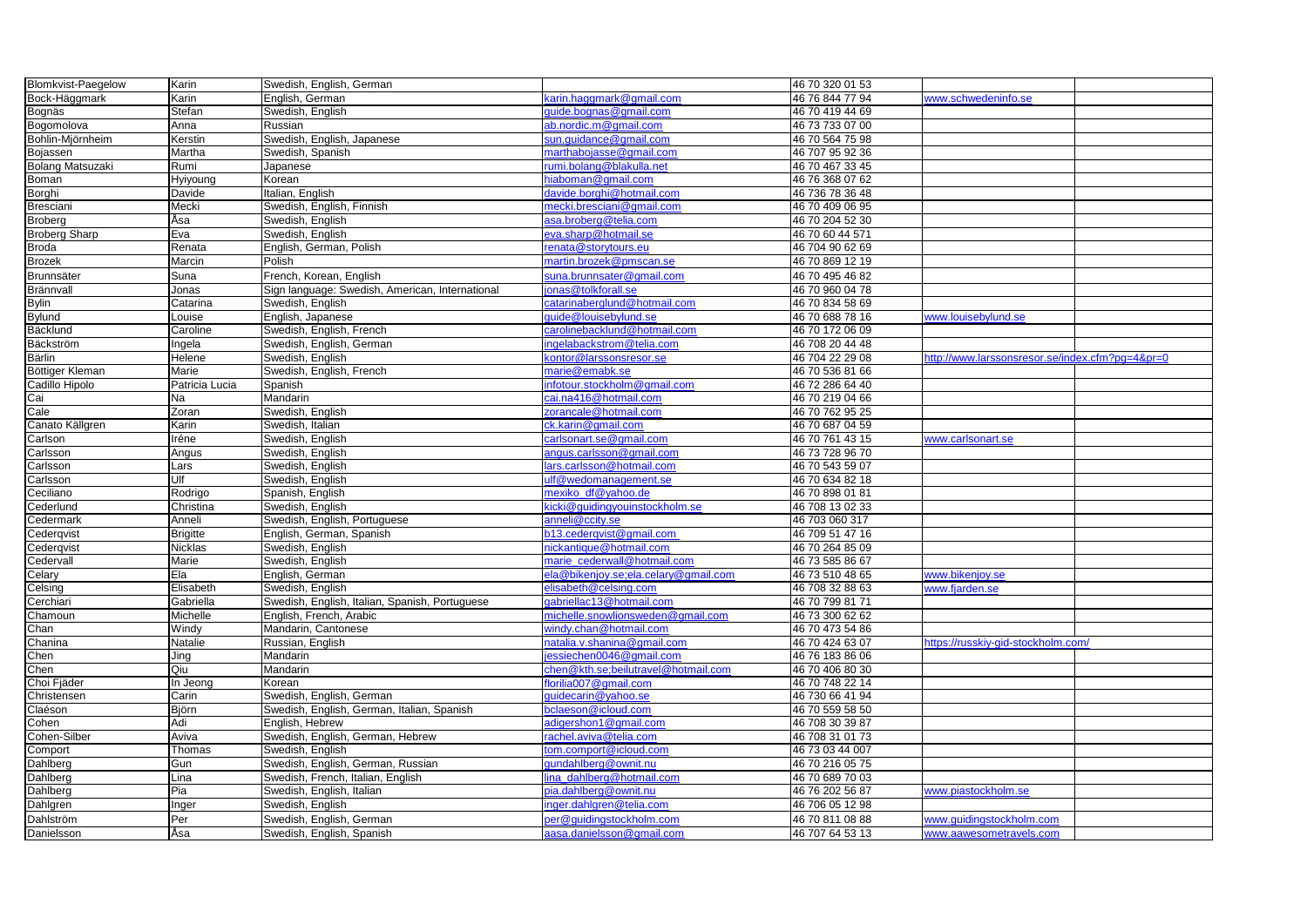| Daude                    | Elisabeth          | Swedish, English, German, French, Spanish | elisabeth@daude.se                           | 46 708 40 39 78                    |                                      |  |
|--------------------------|--------------------|-------------------------------------------|----------------------------------------------|------------------------------------|--------------------------------------|--|
| <b>Davidell</b>          | Jasmine            | German                                    | jdavidell@gmail.com                          | 46 768 87 44 22                    | www.yourguide.se                     |  |
| de Ciutiis               | Simona             | Swedish, Italian, Spanish, English        | simonadeciutiis@hotmail.com                  | 46 70 787 83 34                    |                                      |  |
| de Ciutiis               | Susie              | Swedish, Italian                          | susie.de.ciutiis@telia.com                   | 46 730 27 33 00                    |                                      |  |
| Degerstedt               | Ewa Olofsdotter    | Swedish, German                           | ewa@degerstedt.eu                            | 46 72 588 13 61                    |                                      |  |
| Delgado                  | Mario              | German, Spanish                           | mario@delgado.se                             | 46 73 689 82 27                    |                                      |  |
| Denk                     | Mathias            | Swedish, German                           | mathias_denk@hotmail.com                     | 46 70 820 05 92                    |                                      |  |
| Domankewitz              | Tal                | English, Hebrew                           | taldomank@gmail.com                          | 46 72 707 13 22                    |                                      |  |
| Donoso                   | Fer                | English, Spanish                          | ferdonosotours@gmail.com                     | 46 709 83 78 60                    |                                      |  |
| Donsante                 | Kristin            | Swedish, English, Italian                 | kristin.donsante@gmail.com                   | 46 739 77 56 66                    |                                      |  |
| <b>Dorsett</b>           | Anette             | Swedish, English, French                  | annedor@telia.com                            | 46 730 24 77 72                    |                                      |  |
| Dumont                   | Marie-Cerise       | English, French, Spanish                  | marie-cerise@stockholmania.tours             | 46 729 73 52 49                    |                                      |  |
| Dworén                   | Lena               | Swedish, English, Russian                 | lena.dworen@yahoo.se                         | 46 70 623 60 06                    |                                      |  |
| <b>Dölling Gripberg</b>  | Jessica            | Swedish, English                          | jessica@tostockholm.com                      | 46 73 352 27 56                    | www.tostockholm.com                  |  |
| Edvinsson                | Camilla            | Swedish, English                          | camillareko@gmail.com                        | 46 706 56 41 06                    |                                      |  |
| Egnell<br>Ek<br>Ekberg   | <b>Nils</b>        | Swedish, English                          | nils_ae@yahoo.se                             | 46 73 956 58 81                    |                                      |  |
|                          | Anna Maria         | Swedish, German, Spanish, English         | annamariaek@gmail.com                        | 46 73 628 86 46                    |                                      |  |
|                          | Christina          | Swedish, English                          | ekbergchristina@hotmail.com                  | 46 768 81 50 33                    |                                      |  |
| Eklund Braconi           | Paola              | Swedish, English, Italian                 | info@bellitalia.se                           | 46 709 16 45 34                    |                                      |  |
| Ekberg Jäder             | Eva                | Swedish, English, Italian                 | evaekberg.j@gmail.com                        | 46 73 600 14 60                    |                                      |  |
| Ekman-Wallinder          | Roseanna           | Swedish, Italian, English                 | rw.interscriptura@telia.com                  | 46 70 670 30 72                    |                                      |  |
| <b>Ekstrand-Dahlberg</b> | Kristina           | Swedish, English, German                  | kristinaked@gmail.com                        | 46 70 260 09 66                    |                                      |  |
| <b>Ellis</b>             | Hanna              | Swedish, English, Italian                 | ellishanna8@gmail.com                        | 46 76 866 41 81                    |                                      |  |
| Emanuelsson              | Valentina          | Swedish, English, Russian                 | valentina.emanuelsson@gmail.com              | 46 70 870 54 53                    | www.facebook.com/valentinatours      |  |
| Enarsson                 | Irina              | Russian                                   | komlevairina@mail.ru                         | 46 70 432 77 44                    |                                      |  |
| Endo Sandh               | Arisa              | Japanese                                  | stockholm423@hotmail.com                     | 46 707 30 74 77                    |                                      |  |
| Engelhardt Onne          | Carina             | Swedish, English, German                  | carina@artguides.se                          | 46 70 727 44 41                    |                                      |  |
| Englund                  | Gunilla            | Swedish, English, French                  | info@upplev.net                              | 46 70 757 73 36                    |                                      |  |
| Englund                  | Othmar             | German                                    | othmar.englund@gmail.com                     |                                    |                                      |  |
| Enhager                  | Anette             | Swedish, English                          | anette.enhager@gmail.com                     | 46 70 329 86 82                    |                                      |  |
| Enmarker                 | Elisabeth          | Swedish, English                          | liz_enmarker@yahoo.com                       | 46 736 54 19 98                    | www.enmarker.se                      |  |
| Ericson                  | Magnus             | Swedish, English, French                  | magnus.guide@gmail.com                       | 46 705 30 53 37                    |                                      |  |
| Ericson                  | Yun-Ok             | Korean                                    | yunok.ericson@gmail.com                      | 46 76 831 83 20                    |                                      |  |
| Eriksson                 | Eun-Hee            | Korean                                    | janerikssonmc@euromail.se                    | 46 73 364 37 79                    |                                      |  |
| Eriksson                 |                    | Swedish, English                          | jepperiksson@gmail.com                       | 46 72 315 23 18                    |                                      |  |
|                          | Jesper             | Swedish, English, German, Spanish, Czech  | lenix1972@hotmail.com                        | 46 70 406 90 27                    |                                      |  |
| Eriksson<br>Eriksson     | Lena<br>Nils Urban | Swedish, Engslish, German                 |                                              | 46 760 16 13 09                    |                                      |  |
| Erkander                 |                    |                                           | nilsurbaneriksson@gmail.com                  | 46 704 93 08 00                    |                                      |  |
|                          | Magnus             | Swedish, English                          | magnus@erkander.com<br>ofagerstedt@gmail.com |                                    | www.thelocalpatriot.com              |  |
| Fagerstedt               | Olle               | Swedish, English                          |                                              | 46 721 77 77 71                    |                                      |  |
| Fawaz Lindström          | Eva                | Swedish, English, Spanish                 | evafawaz@yahoo.com                           | 46 737 13 15 72                    |                                      |  |
| Feldman-Dahlgren         | Orit               | Swedish, English, Hebrew                  | orit@luxurybeyond.com                        | 46 708 42 02 42<br>46 73 742 64 38 | www.luxurybeyond.com                 |  |
| Feng                     | Yannova            | Swedish, English, Mandarin                | yannovafeng@hotmail.com                      |                                    |                                      |  |
| Fischer                  | David              | Swedish, English, German, Hungarian       | d.fischer@telia.com                          | 46 707 575 609                     |                                      |  |
| Forselius                | Cecilia            | Cantonese, Mandarin                       | chanwk29@gmail.com                           | 46 735 76 36 98                    | http://scandinavianguide.weebly.com/ |  |
| Fradera                  | Martin             | Swedish, Danish, English                  | martin.fradera@gmail.com                     | 46 70 639 46 81                    |                                      |  |
| Fredelius                | Marianne           | Swedish, German                           | marianne.fredelius@hotmail.com               | 46 739 59 92 36                    |                                      |  |
| Frederici                | Christine          | French, Italian                           | krickeline@hotmail.com                       | 46 704 748 629                     |                                      |  |
| Freitag                  | Mia                | Swedish, English, French, Spanish         | miaguide@hotmail.com                         | 46 707 698 275                     |                                      |  |
| Freye Tidelius<br>Frick  | Ulrika             | Swedish, English, German                  | ulrika.tidelius@gmail.com                    | 46 703 148 147                     |                                      |  |
|                          | Clara              | Swedish, English                          | clarafrick@hotmail.com                       | 46 707 53 61 23                    |                                      |  |
| Fridén                   | Kyoko              | English, Japanese                         | info.tiocom@gmail.com                        | 46 76 145 45 36                    |                                      |  |
| Frändén                  | Håkan              | Swedish, English, German                  | hakan.franden@hotmail.com                    | 46 705 313 379                     |                                      |  |
| Frödin                   | Kerstin            | Swedish, English, French                  | kerstinfrodin.zol@gmail.com                  | 46 70 373 18 28                    | www.kerstinfrodin.se                 |  |
| Fröh                     | Ellen              | Swedish, English, German                  | ellen.froeh@gmail.com                        | 46 730 74 56 82                    |                                      |  |
| Furås                    | Ulrika             | Swedish, English                          | ulrika@uhskribent.se                         | 46 70 650 68 16                    | www.greenguidetours.se               |  |
| G Arnanz Hjoberg         | Irene              | English, Spanish, Italian                 | ihadtoomuchtodream@gmail.com                 | 46 73 938 53 09                    |                                      |  |

| www.yourguide.se                     |  |
|--------------------------------------|--|
|                                      |  |
|                                      |  |
|                                      |  |
|                                      |  |
|                                      |  |
|                                      |  |
|                                      |  |
|                                      |  |
|                                      |  |
|                                      |  |
|                                      |  |
|                                      |  |
|                                      |  |
|                                      |  |
| www.tostockholm.com                  |  |
|                                      |  |
|                                      |  |
|                                      |  |
|                                      |  |
|                                      |  |
|                                      |  |
|                                      |  |
|                                      |  |
|                                      |  |
|                                      |  |
|                                      |  |
|                                      |  |
| www.facebook.com/valentinatours      |  |
|                                      |  |
|                                      |  |
|                                      |  |
|                                      |  |
|                                      |  |
|                                      |  |
|                                      |  |
| www.enmarker.se                      |  |
|                                      |  |
|                                      |  |
|                                      |  |
|                                      |  |
|                                      |  |
|                                      |  |
|                                      |  |
|                                      |  |
|                                      |  |
| www.thelocalpatriot.com              |  |
|                                      |  |
|                                      |  |
| www.luxurybeyond.com                 |  |
|                                      |  |
|                                      |  |
| http://scandinavianguide.weebly.com/ |  |
|                                      |  |
|                                      |  |
|                                      |  |
|                                      |  |
|                                      |  |
|                                      |  |
|                                      |  |
|                                      |  |
|                                      |  |
|                                      |  |
|                                      |  |
| www.kerstinfrodin.se                 |  |
|                                      |  |
| www.greenguidetours.se               |  |
|                                      |  |
|                                      |  |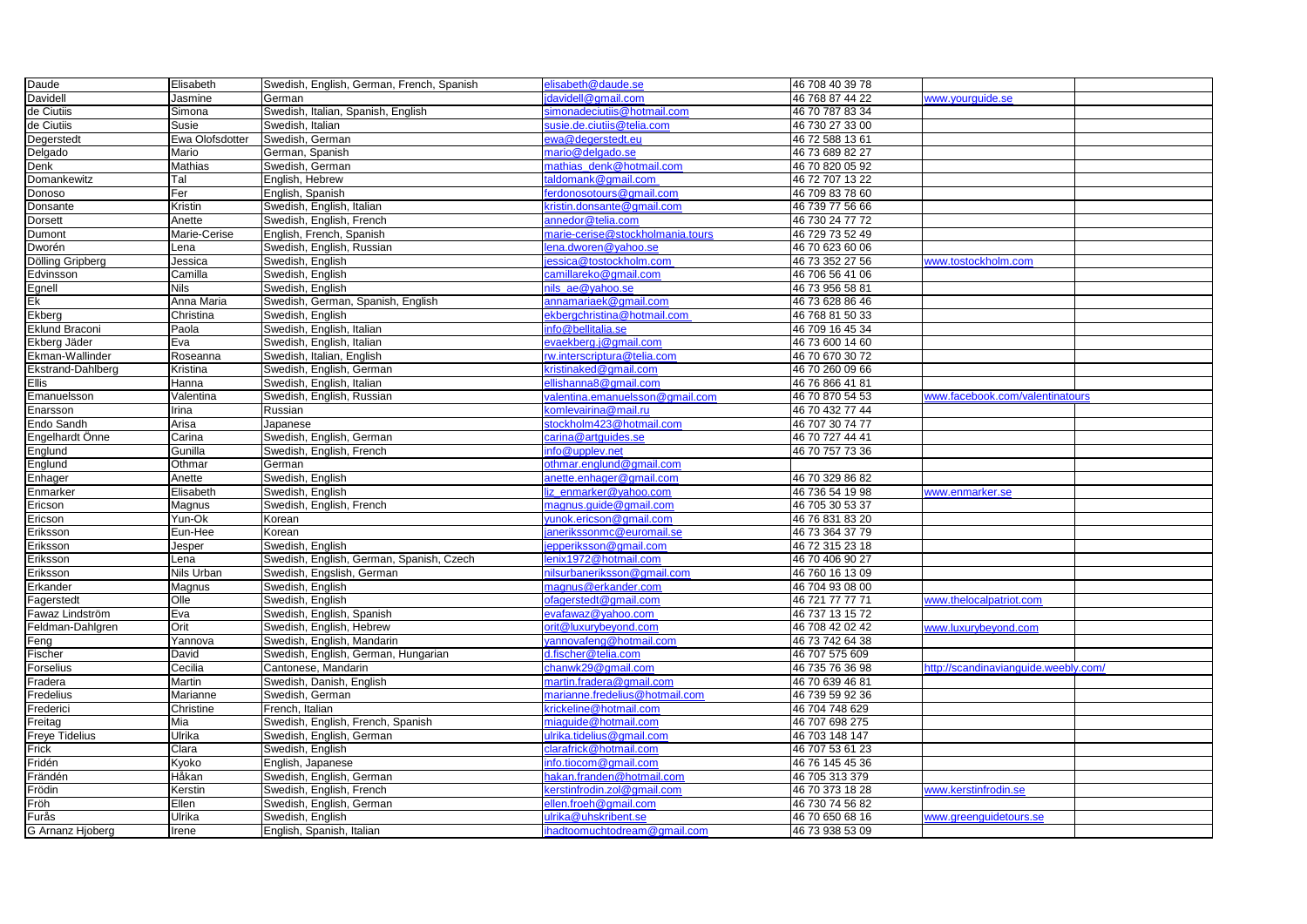| Gai             | Lihua          | Mandarin                                        | ili gai@hotmail.com             | 46 76 558 96 31       |                                          |  |
|-----------------|----------------|-------------------------------------------------|---------------------------------|-----------------------|------------------------------------------|--|
| Gallicchio      | Marta          | Swedish, Italian, Spanish                       | permarta@hotmail.com            | 46 76 108 45 97       |                                          |  |
| Gawell          | Angelika       | German                                          | info@gawell.at                  | 46 709 55 84 95       |                                          |  |
| Ghattas-Lama    | <b>Elias</b>   | English, Arabic, Italian                        | eligatlama@gmail.com            | 46 70 870 04 22       |                                          |  |
| Giertz          | Marco          | Swedish, English, German                        | marco_giertz@hotmail.com        | 46 70 152 88 01       |                                          |  |
| Gladh           | Margareta      | Spanish                                         | margareta.gladh@telia.com       | 46 706 154 471        |                                          |  |
| Gloukharova     | Irina          | Russian                                         | nordic.m@telia.com              | 46 706 511 772        |                                          |  |
| Godeau          | Louise         | Swedish, English, French                        | godeau@hotmail.com              | 46 76 200 28 38       |                                          |  |
| Godlewski       | Katrina        | English                                         | satrina.godlewski@gmail.com     | 46 70 047 57 03       |                                          |  |
| Goriatcheva     | Tatiana        | Russian                                         | /ts53@outlook.com               | 46 70 695 90 76       |                                          |  |
| Granlund        | Malle          | Finnish, Estonian                               | quide.malle@hotmail.com         | 46 704 93 22 62       |                                          |  |
| Grähs Rodriguez | Kevin          | Swedish, English, Spanish                       | kevin.grahs@hotmail.com         | 46 737 59 06 02       |                                          |  |
| Gröhn           | Helena         | Finnish                                         | ng@bredband.net                 | 46 707 654 266        |                                          |  |
| Gunillasdotter  | Ylva           | Swedish, English, Portuguese                    | ylva.gunillasdotter@hotmail.com | 46 70 721 81 11       |                                          |  |
| Gustafsson      | Ahryun         | Korean                                          | ahryun2000@gmail.com            | 46 70 749 01 05       |                                          |  |
| Gustafsson      | Karin          | Swedish, English, French                        | karinsthlm800@gmail.com         | 46 73 557 08 59       |                                          |  |
| Gustafsson      | <b>Sirirat</b> | Thai                                            | sirigustafsson@hotmail.com      | 46 707 147 733        |                                          |  |
| Guzmán          | Maria-Elena    | Spanish, Swedish                                | guzman.maria.elena@gmail.com    | 46 739 326 643        |                                          |  |
| Haasis          | Katharina      | English, German                                 | katharirna.haasis@gmail.com     | 46 73 638 86 54       |                                          |  |
| Hagen           | Liliana Ruth   | Spanish, Italian                                | ilianaruth@gmail.com            | 46 70 605 85 28       |                                          |  |
| Haglund         | Mona           | Swedish, English                                | monahaglund@yahoo.se            | 46 73 647 57 36       |                                          |  |
| Hakala          | Eeva           | Swedish, Finnish                                | eeva hakala@hotmail.com         | 46 704 712 309        |                                          |  |
| Hakata          | Hisako         | Japanese                                        | nisakohakata@gmail.com          | 46 708 297 896        |                                          |  |
| Hall            | Mikael         | Swedish, English                                | nfo@miketheguide.se             | 46 76 860 13 00       | www.miketheguide.se                      |  |
| Hallenstvedt    | Astrid         | Swedish, English, French                        | ahallenstvedt@hotmail.com       | 46 762 72 84 09       |                                          |  |
| Hammarstig      | Karin          | Swedish, English, French                        | karin.hammarstig@gmail.com      | 46 709 10 21 12       |                                          |  |
| Hamp            | Sven           |                                                 | sven.hamp@telia.com             | 46 70 495 22 69       |                                          |  |
| Han Yeung       | Tina           | Swedish, English, German                        | tina.han.yeung@gmail.com        | 46 70 485 46 00       | http://intrawebmaster.com/stockholmguide |  |
|                 |                | <b>Mandarin Cantonese</b>                       |                                 |                       |                                          |  |
| Harnesk         | Ylva           | Swedish, English, Spanish                       | ylva.harnesk@hotmail.com        | 46 739 71 75 51       |                                          |  |
| Harvig          | Frida          | Swedish, English                                | frida_harvig@hotmail.com        | 46 70 67 67 481       |                                          |  |
| Hassinen        | Helena         | Swedish, English, Italian                       | nelena.hassinen@telia.com       | 46 706 515 546        |                                          |  |
| Hauptmann       | Karin          | Swedish, English                                | nauptmannkarin@gmail.com        | 46 762 55 62 01       |                                          |  |
| <b>Hebrant</b>  | Jenny          | Swedish, English, German                        | enny@localtours.se              | 46 730 96 31 09       |                                          |  |
| <b>Hedberg</b>  | Tomas          | Sign language: Swedish, American, International | tomas.hedberg@hotmail.com       | 46 709 669 708        |                                          |  |
| Hedenvind       | Tora           | Spanish                                         | torahedenvind@yahoo.se          | 46 709 227 679        |                                          |  |
| <b>Hedlund</b>  | Johan          | Swedish, French, Spanish, English               | johanphedlund@hotmail.com       | 46 70 759 01 91       |                                          |  |
| Hedlund         | Victoria       | French, Spanish                                 | victoriahedlund@hotmail.com     | 46 736 79 24 91       |                                          |  |
| Hedman          | Joel           | Swedish, English                                | info@joelhedman.com             | 46 70 770 61 72       | www.joelhedman.se                        |  |
| Heger           | Ilona          | German                                          | ilonaheger@hotmail.com          | 46 706 677 556        |                                          |  |
| Heine           | Sophie         | Swedish, English                                | sophie.c.heine@gmail.com        | 46 73 666 98 72       | stockholmbysophie.se                     |  |
| <b>Heinig</b>   | Karin          | Swedish, English, German                        | karin@heinig.se                 | 46 70 653 12 05       |                                          |  |
| Hemmer          | Katharina      | Swedish, English, German                        | katharina.hemmer@gmail.com      | 46 73 084 65 95       |                                          |  |
| Henning         | Susanne        | Swedish, English, Spanish                       | susanne.henning@telia.com       | 46 707 212 678        |                                          |  |
| <b>Hiller</b>   | Carina         | Swedish, English, Italian                       | carinabillie@hotmail.com        | 46 707 336 769        |                                          |  |
|                 |                |                                                 |                                 | 46 708 55 30 96/46 70 |                                          |  |
| Hillstierna     | John           | Swedish, English, Greek                         | ohnhillstierna@yahoo.se         | 79 95 00              |                                          |  |
| <b>Hirvonen</b> | Kirsti         | Swedish, Finnish, English, Russian              | kirsti.guide@yahoo.se           | 46 709 583 190        |                                          |  |
| <b>Hobohm</b>   | Ebba           | Swedish, English                                | ebba@ehtouring.se               | 46 708 34 64 22       | www.ehtouring.se                         |  |
| Hollari         | Sofia          | Swedish, English                                | sofia.hollari@outlook.com       | 46 70 689 77 87       |                                          |  |
| Holm            | I-Ting         | English, Mandarin                               | itingholm85@gmail.com           | 46 732 62 96 65       |                                          |  |
| <b>Holm</b>     | Kumiko         | Japanese                                        | kumikoholm@hotmail.com          | 46 735 205 031        |                                          |  |
| Holma Forsström | Gunilla        | Swedish, English, German                        | nilla@nillasolution.se          | 46 70 392 88 88       |                                          |  |
| Holmgren        | Charlotta      | Swedish, English                                | holmgrencharlotta@gmail.com     | 46 72 701 55 99       |                                          |  |
| Hornell         | Urban          | Swedish, English, Portuguese                    | urbanhornell@yahoo.se           | 46 70 715 65 53       | www.stoex.com                            |  |
| Housni-Kinnunen | Jasmin         | English                                         | asmin.housni.kinnunen@gmail.com | 46 79 334 35 56       |                                          |  |
| Huang           | Kuo-Wei        | Mandarin                                        | kuowei@telia.com                | 46 737 83 62 20       |                                          |  |
|                 |                |                                                 |                                 |                       |                                          |  |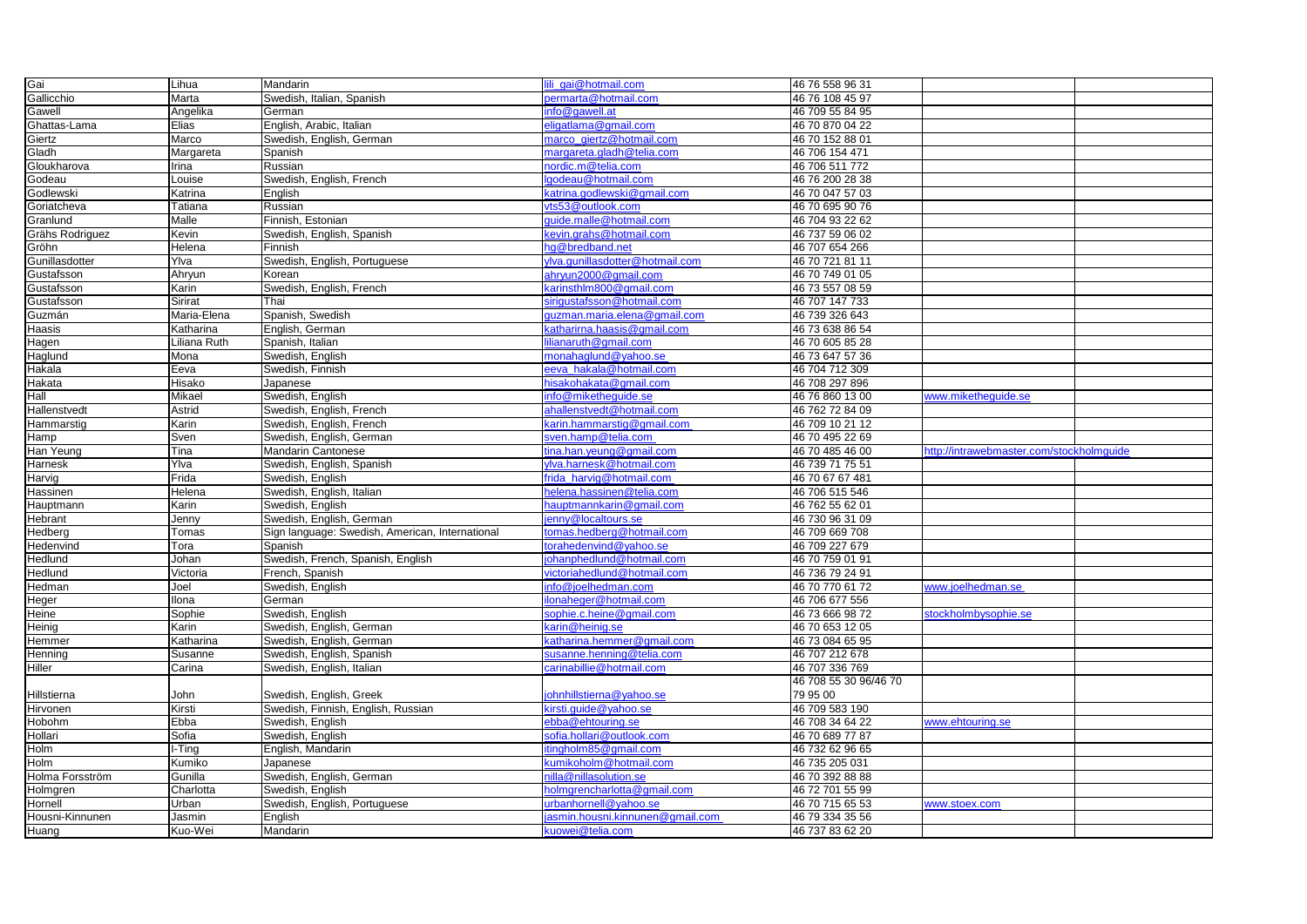| <b>Hult</b>           | Kyoko            | Japanese                                         | kyoko.hult@gmail.com                           | 46 739 868 171   |                               |                     |
|-----------------------|------------------|--------------------------------------------------|------------------------------------------------|------------------|-------------------------------|---------------------|
| <b>Hultfred</b>       | Gabriel          | Swedish, Arabic, English                         | gabrielhultfred@yahoo.com                      | 46 739 777 796   |                               |                     |
| Hultman               | Kristina         | Swedish, English                                 | kristina.hultman99@gmail.com                   | 46 70 932 47 11  |                               |                     |
| <b>Hviid</b>          | Rie              | Swedish, Danish, English                         | rieh.guide@gmail.com                           | 46 70 314 31 33  |                               |                     |
| Håkansson             | Aina             | Swedish, English, German, Italian                | ainah4444@gmail.com                            | 46 707 727 170   |                               |                     |
| Håkansson             | Anna             | Swedish, English, Spanish                        | anna@sthlmsguiden.se                           | 46 73 657 28 48  | www.encuentros.se             | www.sthlmsguiden.se |
| Ibrahim               | Eva              | Swedish, English, Arabic                         | evaeko@hotmail.com                             | 46 73 721 07 18  |                               |                     |
| Imamura               | Akinori          | Japanese                                         | imamura3da@gmail.com                           | 46 736 788 455   |                               |                     |
| Ingelid               | Hyunyoung        | English, Korean                                  | nabisdream@gmail.com                           | 46 736 90 02 72  |                               |                     |
| Isaksson              | Helena           | English, German, Russian, Hebrew                 | 29isaksson@telia.com                           | 46 70 552 16 46  | https://polyglott.se/english/ |                     |
| Ishikawa Lingesjö     | Yuko             | Japanese                                         | ystenflod@hotmail.com                          | 46 738 10 78 81  |                               |                     |
| Iwata                 | Mariko           | Japanese                                         | info@japanwordshop.se                          | 46 736 477 055   |                               |                     |
| Jakubenko             | <b>Britta</b>    | Swedish, German                                  | britta.jakubenko@gmail.com                     | 46 730 87 26 10  |                               |                     |
| Jansson               | Lena-Maria       | Swedish, English                                 | lenamariaj@yahoo.com                           | 46 73 967 00 41  |                               |                     |
| Jansson               | <b>Nils Erik</b> | Swedish, English                                 | nissejanssonprivat@gmail.com                   | 46 73 511 93 51  |                               |                     |
| J. Uhlmann            | Katrin           | German, English, Swedish                         | katrin@visionswithstyle.se                     | 46 70 246 63 49  |                               |                     |
| Jaget                 | Eva              | Swedish, English, Polish, Russian, Hebrew        | evajaget@gmail.com                             | 46 703 819 322   |                               |                     |
|                       | Mei              | Manadarin                                        | jimei sweden@hotmail.com                       | 46 708 931 804   |                               |                     |
| $\frac{J_i}{J_{in}}$  | Jing             | German, Mandarin, English                        | jinstilke@hotmail.com                          | 46 700 21 64 78  |                               |                     |
| Johansson             | Julie            | English, Mandarin, Cantonese                     | julie.jclt@gmail.com                           | 46 739 947 009   |                               |                     |
| Johansson             | Junko            | Japanese                                         | junko.johansson@gmail.com                      | 46 706 555 658   |                               |                     |
| Johansson             | Napaporn         | Thai                                             | nappis61@gmail.com                             | 46 70 414 53 53  |                               |                     |
| Jolin                 | Michaela         | Swedish, English, French, Italian                | jolin.michaela@gmail.com                       | 46 709 23 88 44  |                               |                     |
| Jonsson               | Hans             | Sign language: Swedish, Icelandic, International | hans_we@hotmail.com                            | 46 735 079 172   |                               |                     |
| Jonsson               |                  | Russian                                          | irinjons77@gmail.com                           | 46 76 411 89 12, |                               |                     |
|                       | Irina            |                                                  |                                                |                  |                               |                     |
|                       |                  |                                                  |                                                | 46 73 507 11 58  |                               |                     |
| Jägerbäck<br>Järlborn | Christina        | Swedish, English, Italian                        | christina.jagerback@gmail.com                  | 46 702 62 48 42  |                               |                     |
|                       | Jennie           | Swedish, English, Spanish                        | ennie.jarlborn@hotmail.com                     | 46 702 20 28 09  |                               |                     |
| Jönsson               | Marie            | Swedish, English                                 | mariejonsson@outlook.com                       | 46 70 316 43 88  |                               |                     |
| Kalkat                | Harleen          | English                                          | info@harleen.se                                | 46 70 476 44 15  |                               |                     |
| Kanbjer               | Pelle            | Sign language: Swedish, Romanian, International  | pellekanbjer@hotmail.com                       | 46 762 45 99 19  |                               |                     |
| Kang                  | <b>Hyisuk</b>    | English, Korean                                  | heesuk_kang@hotmail.com                        | 46 70 887 69 81  |                               |                     |
| Karlov                | Sergei           | Russian                                          | serkarlov@yahoo.se                             | 46 73 639 89 11  |                               |                     |
| Karmann               | Lena             | Swedish, English, German                         | lena@wefix.nu                                  | 46 704 44 20 50  | www.wefix.nu                  |                     |
| Karnéus               | Tina             | Swedish, English                                 | tinakarneus@hotmail.com                        | 46 723 33 95 04  |                               |                     |
| Katsube-Sandberg      | Atsuko           | Japanese                                         | atsukosanks@gmail.com                          | 46 704 952 944   |                               |                     |
| Katsumata             | Michio           | Japanese                                         | michio.katsumata@live.se                       | 46 720 478 139   |                               |                     |
| Katzman               | Nikolai          | Russian, English, Swedish                        | nikolai.katzman@fristaden.se                   | 46 73 256 16 34  |                               |                     |
| Kestner               | Monique          | English, German, French                          | monique.kestner@hotmail.com                    | 46 76 871 43 44  |                               |                     |
| Khalaf                | Layla            | Arabic                                           | laylakalaf@yahoo.com                           | 46 739 30 75 89  |                               |                     |
| Khan                  | Monica           | Swedish, English, French                         | monicakhan@live.se                             | 46 707 300 149   |                               |                     |
| Kindahl               | Michael          | Swedish, English, German                         | amk_esq@yahoo.de                               | 46 704 20 11 81  |                               |                     |
| Kindt                 | Hillevi          | Swedish, Finnish                                 | hillevi.kindt@telia.com                        | 46 706 457 810   |                               |                     |
| Kitagawa-Andersson    | Sachiyo          | Japanese                                         | sachiyo_a@hotmail.com                          | 46 736 716 109   |                               |                     |
| Kloch                 | Alice            |                                                  | ikb@hotmail.com                                | 46 735 131 492   |                               |                     |
|                       |                  | Sign language: Swedish, Estonian                 |                                                |                  |                               |                     |
| Knoops                | Jérémie          | French                                           | jeremie.knoops@protonmail.com                  | 46 793 40 07 97  |                               |                     |
|                       |                  |                                                  |                                                |                  |                               |                     |
| Knutsson-Hall         | Caroline         | Swedish, English                                 | caroline.knutsson-hall@storytellerstockholm.se | 46 735 17 35 00  |                               |                     |
| Komiszke              | Marta            | Swedish, Polish                                  | mkomiszke@hotmail.com                          | 46 76 221 76 31  |                               |                     |
| Kono Ihrén            | Hitomi           | Japanese                                         | lingontravel@gmail.com                         | 46 73 585 89 37  | www.lingontravel.se           |                     |
| Kopf                  | Ann Cathrine     | Swedish, English, German                         | anncathrinekopf@gmail.com                      | 46 733 500 953   |                               |                     |
| Kringberg             | Petter           | Swedish, Norwegian, English                      | njpkringberg@gmail.com                         | 46 727 19 90 60  |                               |                     |
| Krobath               | Michael          | Swedish, English, German, Spanish                | guidemichael@yahoo.se                          | 46 732 520 450   |                               |                     |
| Kühner                | Gunilla          | Swedish, English, German                         | gunilla.kuhner@gmail.com                       | 46 70 740 87 88  |                               |                     |
| Kumlin                | Gunilla          | Swedish, English, French                         | qunilla.kumlin@gmail.com                       | 46 703 440 547   |                               |                     |
|                       |                  |                                                  |                                                |                  |                               |                     |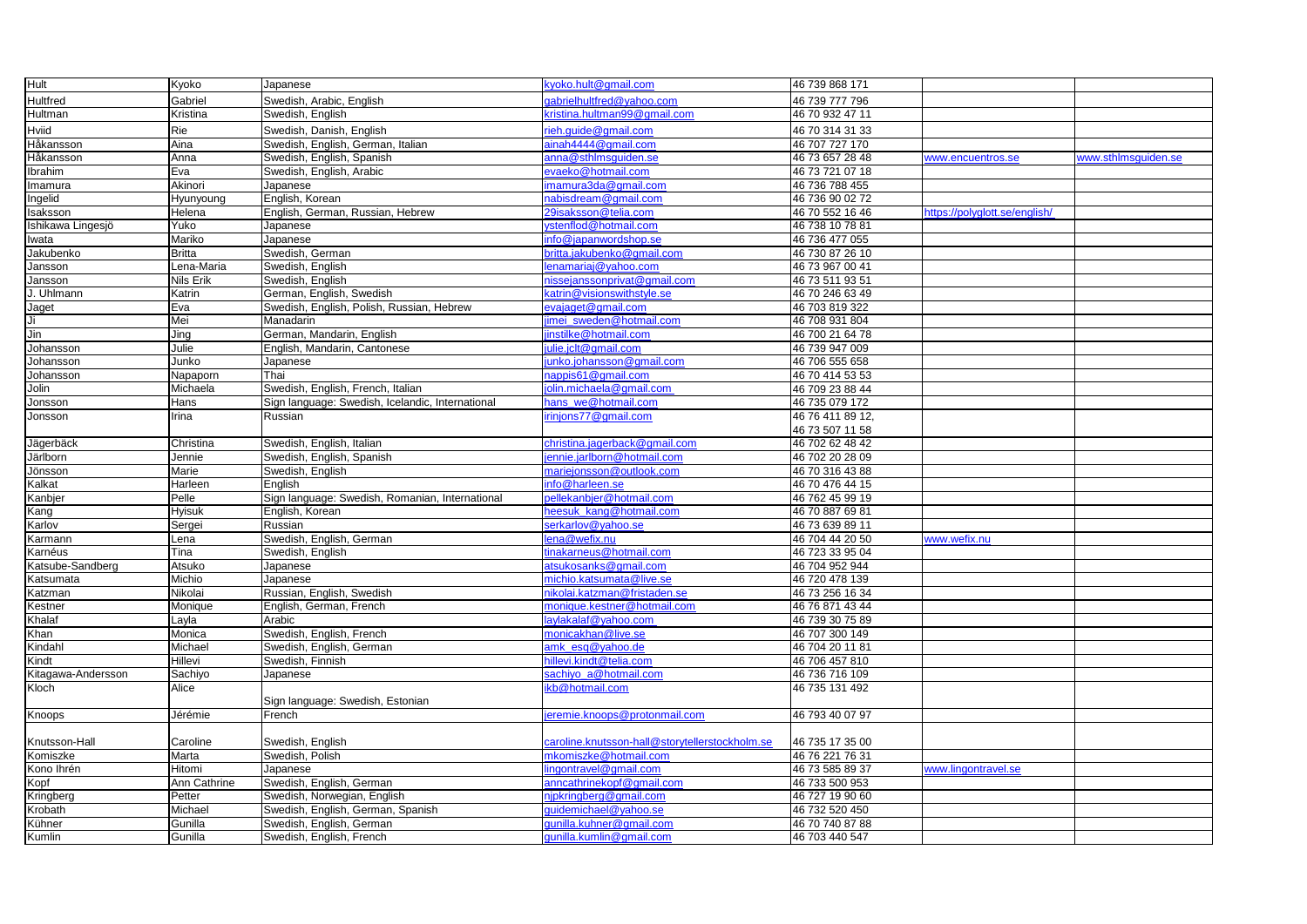| Kurube               | Noriko               | Japanese                                  | noriko.kurube@gmail.com                                  | 46 702 122 356                   |                                   |  |
|----------------------|----------------------|-------------------------------------------|----------------------------------------------------------|----------------------------------|-----------------------------------|--|
| Kåvik                | Irina                | Russian, English, Swedish                 | irinakavik@hotmail.com                                   | 46 707 48 24 66                  |                                   |  |
| Laan                 | Helene               | Swedish, English, Estonian                | helene.laan@spray.se                                     | 46 733 861 401                   |                                   |  |
| Lagersvärd           | Cecilia              | Swedish, English, German                  | cecilia@lagersvard.se                                    | 46 70 396 00 06                  | www.lagersvard.se                 |  |
| Lagervret            | Benedikta            | German, English, Swedish                  | benedikta@lagervret.se                                   | 46 70 774 78 74                  |                                   |  |
| Lahti                | Paula                | Finnish                                   | paula.lahti@lahti.se                                     | 46 736 144 027                   |                                   |  |
| Lalander             | Anita                | Swedish, English, German, French, Italian | lalanderanita@gmail.com                                  | 46 73 983 22 88                  |                                   |  |
| Lallerstedt          | Joel                 | Swedish, English, Spanish, French         | joel.lallerstedt@gmail.com                               | 46 707 34 34 55                  |                                   |  |
| ange-Sozzi           | Heidi                | German                                    | heidilangeart@hotmail.com                                | 46 70-713 07 53                  |                                   |  |
| Lantz                | Hans                 | Swedish, English                          | hans.rikard.lantz@gmail.com                              | 46 723 22 15 77                  |                                   |  |
| _arsson              | <b>Berit</b>         | Swedish, English, German                  | beritviola.larsson@telia.com                             | 46 73 805 66 05                  |                                   |  |
| _arsson              | Helena               | Swedish, English                          | helena.larsson1234@gmail.com                             | 46 736 70 65 02                  |                                   |  |
| Lau                  | lvy                  | Cantonese                                 | ivy.lau@outlook.com                                      | 46 72 963 02 98                  |                                   |  |
| Lebon                | Lydie                | French, Engslish                          | lydie@live.se                                            | 46 70 570 48 60                  |                                   |  |
| Lehnert              | Cristina             | Spanish                                   | info@guideservice.se                                     | 46 739 235 579                   | www.guideservice.se               |  |
| Lemon                | Rune                 | Swedish, English                          | rune@vadstenastory.se                                    | 46 705 982 373                   |                                   |  |
| Liljeroth Haglund    | Helia                | Swedish, English, German                  | helia@telia.com                                          | 46 707 326 803                   |                                   |  |
| Lindau               | Pia                  | Swedish, English                          | piaki@live.se                                            | 46 737 68 69 58                  |                                   |  |
| Linderoth            | Eva                  | Swedish, English                          | evahelenelinderoth@gmail.com                             | 46 703 139 233                   |                                   |  |
| Lindeson             | Margot               | Swedish, English, German, Spanish         | lindeson.travel@gmail.com                                | 46 707 782 425                   |                                   |  |
| Lindfors-Lindroth    | Karin                | Swedish, Finnish, English                 | karinlindfors39@gmail.com                                | 46 709 30 18 02                  |                                   |  |
| Lindgren             | Heléne               | Swedish, English                          | helene_l-n@hotmail.com                                   | 46 76 211 49 80                  |                                   |  |
| Lindh                | Sofia                | Swedish, English, Italian                 | lafirmadisofia@gmail.com                                 | 46 705 625 533                   |                                   |  |
| Lindroos             | Marina               | Swedish, English, Russian                 | marina.m.lindroos@gmail.com                              | 46 706 578 703                   |                                   |  |
|                      |                      |                                           |                                                          |                                  |                                   |  |
| Liu                  | Ding Xiu             | Mandarin                                  | liudingxiu@hotmail.com                                   | 46 73 641 81 41                  |                                   |  |
| Liu                  | Teresa               | Mandarin                                  | haixihaixi@hotmail.com                                   | 46 76 271 68 04                  |                                   |  |
| Liu                  | Tian Yang            | Mandarin                                  | dbscpt@gmail.com                                         | 46 76 856 90 54                  |                                   |  |
| Long Shi             | Rona                 | Mandarin                                  | libei7985@gmail.com                                      | 46 73 851 97 36                  |                                   |  |
| Looström             | Fredrik              | Swedish, English                          | fredrik.loostrom@gmail.com                               | 46 70 420 16 45                  |                                   |  |
| Louardirhi           | Khalid               | English, French                           | khalid louardi@hotmail.com                               | 46 707 36 66 12                  |                                   |  |
|                      |                      |                                           |                                                          |                                  |                                   |  |
| Lovell               | Nadia                | Swedish, English, French                  | nilovell@yahoo.com                                       | 46 760 42 82 82                  |                                   |  |
| Lu                   | Haiyan               | Mandarin                                  | petrel lu@hotmail.com                                    | 46 737 88 37 27                  |                                   |  |
| Lu                   | Ziying               | Mandarin                                  | ziyinglu@hotmail.com                                     | 46 704 768 076                   |                                   |  |
| Lu Lindahl           | Nina                 | Swedish, English                          | lindahl.nina@gmail.com                                   | 46 76 560 75 17                  |                                   |  |
| Lucini-Lindermyr     | Maria                | Swedish, English, Italian                 | lucinimaria@hotmail.com                                  | 46 707 496 709                   |                                   |  |
| Lundén               | Evelina              | Swedish, English                          | evelina.lunden@gmail.com                                 | 46 733 16 19 63                  |                                   |  |
| Lundin               | Annika               | Swedish, English, Spanish                 | guide.annika@gmail.com                                   | 46 704 54 62 67                  |                                   |  |
| Lundin               | Maria                | Swedish, English, German                  | maria.lundin@guidevisitor.se                             | 46 705 706 141                   |                                   |  |
| Lundkvist            | Eva                  | Swedish, English                          | elundkvist2003@yahoo.se                                  | 46 730 63 37 20                  |                                   |  |
|                      | Annica               |                                           |                                                          | 46 70 374 76 38                  |                                   |  |
| Magnusson            |                      | Swedish, English                          | annica.magnusson@if.se                                   |                                  |                                   |  |
| Makino<br>Malmivaara | Takako<br>Johanna    | Japanese<br>Swedish, Finnish, English     | takako.makino@jpb1.se<br>iohanna m42@yahoo.com           | 46 708 380 487<br>46 705 313 970 |                                   |  |
|                      |                      |                                           | mangsgard@telia.com                                      |                                  |                                   |  |
| Mangsgård            | Gabriella            | Swedish, English, German                  |                                                          | 46 706 475 868                   |                                   |  |
| Martinez             | Juan                 | English, French, Spanish                  | juandemartinez@hotmail.com                               | 46 704 561 105                   |                                   |  |
| <b>Martins</b>       |                      | Maria da Piedade Spanish, Portuguese      | fidelis1956@hotmail.com                                  | 46 705 792 283                   |                                   |  |
| Martinsson           | Lisa                 | Swedish, English, Italian, Spanish        | lisa.m.tourism@icloud.com                                | 46 733 828 423                   |                                   |  |
| Martyn               | Jessica              | Swedish, English                          | i.martyn@spray.se                                        | 46 735 93 00 63                  |                                   |  |
| Mattsson-Mårn        | Karolina             | English, French, Spanish                  | karolinamarn@gmail.com                                   | 46 73 735 95 15                  |                                   |  |
| Mattsson-Mårn        | Sofia                | English, French, Spanish                  | sofia@marn.se                                            | 46 73 735 95 11                  |                                   |  |
| Maurbakken           | Stefan               | Swedish, English, Italian                 | s.maurbakken@gmail.com                                   | 46 70 741 77 84                  | https://www.verdeverdetravel.com/ |  |
| Maxoto               | Irma                 | Uiguhr, Russian                           | irma.sv@hotmail.com                                      | 46 76 852 21 49                  |                                   |  |
| Mede                 | Petra                | Swedish, English, French                  | petramede@hotmail.com                                    |                                  |                                   |  |
| <b>Mehks Vaccaro</b> | Barbro               | Swedish, Italian                          | barbro@libero.it                                         | 39 335 79 05 851                 |                                   |  |
| Melén                | Thomas               | Swedish, English                          | thomas@lopandeaffarer.se                                 | 46 721 88 28 77                  |                                   |  |
| Melosso<br>Meng      | Veronica<br>Xiaoling | Swedish, English, Italian<br>Mandarin     | veronica@veronicamelosso.se<br>xiaoling_meng@hotmail.com | 46 702 345 454<br>46 704 328 677 |                                   |  |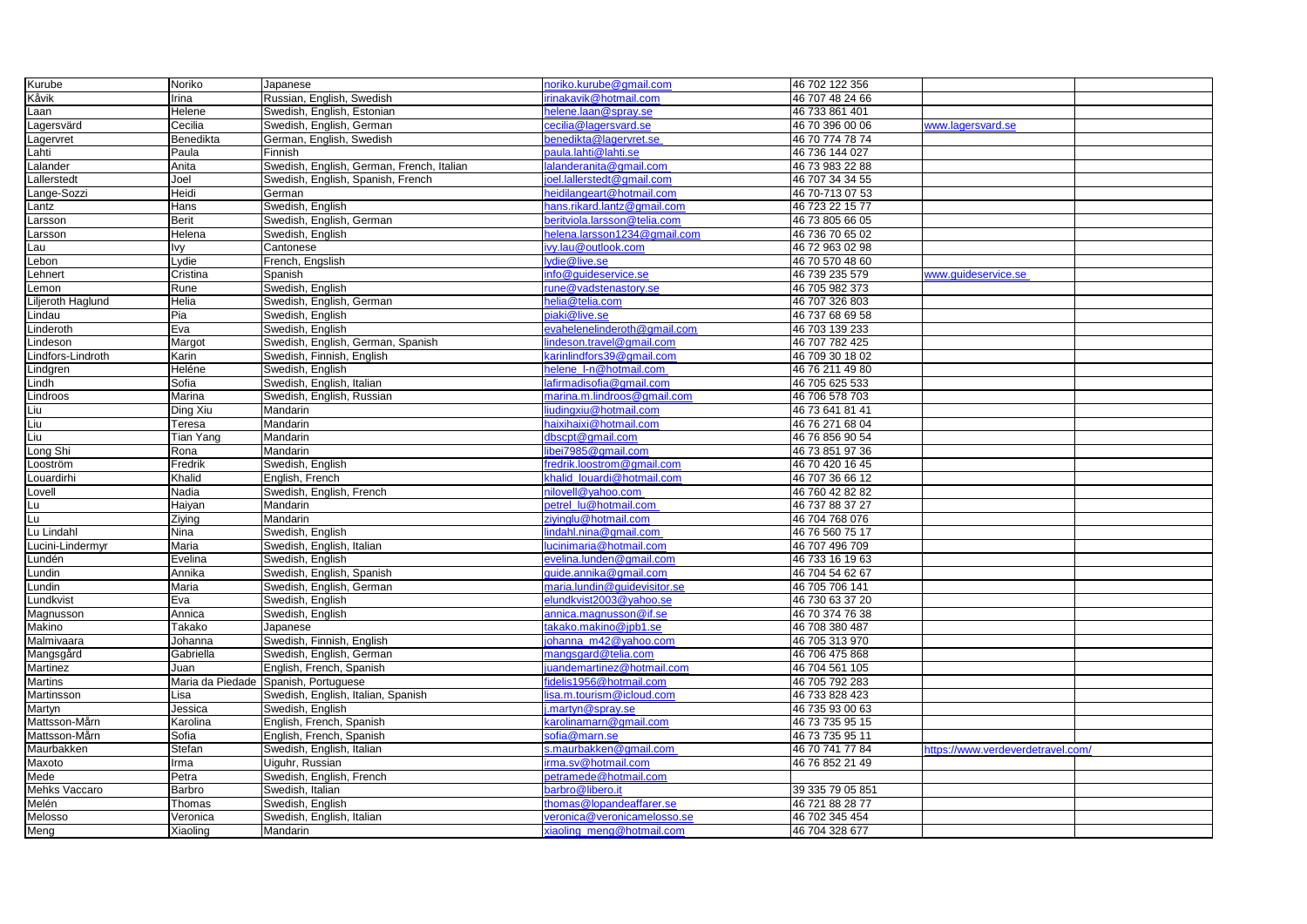| Miladi           | Gun                  | Swedish, English, Spanish                         | gun.miladi@gmail.com            | 46 706 025 112   |                        |  |
|------------------|----------------------|---------------------------------------------------|---------------------------------|------------------|------------------------|--|
| Miura            | Testuji              | Japanese                                          | gundejapan@hotmail.com          |                  |                        |  |
| Moisse           | Sophie               | Dutch, English, French                            | sophie_moisse@hotmail.com       | 46 76 200 57 98  |                        |  |
| Mokrosinski      | <b>Basia</b>         | Polish                                            | mokrosinskibasia@hotmail.com    | 46 733 421 606   |                        |  |
| Molander         | <b>Walter Gustav</b> | English, German, Spanish                          | walter.molander@gmail.com       | 46 73 504 79 29  |                        |  |
| Mulder           | Vera                 | Swedish, French, Dutch                            | veralmulder@gmail.com           | 46 704 339 997   |                        |  |
| Munoz-Bonet      | Roser                | French, Spanish, Catalan, Portuguese              | solet@telia.com                 | 46 706 709 821   |                        |  |
| <b>Müller</b>    | Ann-Christine        | Swedish, English, German                          | an.muller@telia.com             |                  |                        |  |
| Nakamura-Persson | Hamako               | Japanese                                          | namako1949@gmail.com            | 46 736 308 308   |                        |  |
| Nardone          | Veronica             | Italian, Spanish, French                          | vernar@fastwebnet.it            | 46 70 867 91 98  |                        |  |
| Narström         | Cecilia              | Swedish, English, French                          | cecilianarstrom@hotmail.com     | 46 704 35 08 45  |                        |  |
| Nerje            | Eva                  | Swedish, English                                  | evanerje@gmail.com              | 46 733 164 636   |                        |  |
| Netterstad       | Michael              | English, German, French, Swedish                  | mnetterstad@gmail.com           | 46 70 899 78 50  |                        |  |
| Nisimblat Heller | Antge                | Spanish. Hebrew, Swedish, English                 | annih.se@gmail.com              | 46 70 486 53 36  |                        |  |
| Nord             | Orsolya              | English, Hungarian                                | orsolyagulyas@yahoo.com         | 46 760 99 12 36  |                        |  |
| Nordenskjöld     | Helena               | Swedish, English                                  | nordenskjoldh@gmail.com         | 46 704 30 44 79  |                        |  |
| Nordmark         | Miyoko               | Japanese                                          | MN.sunshine@outlook.com         | 46 735 123 400   |                        |  |
| Nordström        | Hillo                | Swedish, English, German                          | hillo.christer@chrillo.se       | 46 705 356 056   |                        |  |
| Norrgård         | <b>Beatrice</b>      | Swedsih, Finnish, English                         | beatrice.norrgard@gmail.com     | 46 708 387 375   |                        |  |
|                  |                      |                                                   |                                 |                  | www.linda-naslund.se   |  |
| Näslund          | Linda                | Swedish, English                                  | naslund@gmail.com               | 46 708 46 47 26  |                        |  |
| Odell            | Chintana             | Thai                                              | gatstenen1@gmail.com            |                  |                        |  |
| O'Gorman         | Camilla              | Swedish, English                                  | camilla.ogorman@gmail.com       | 46 704 822 290   |                        |  |
| Ohashi-Jönsson   | Noriko               | Japanese                                          | noriko.ohashi2409@gmail.com     | 46 705 333 388   |                        |  |
|                  |                      |                                                   | booking@talesandguiding.se;     |                  |                        |  |
| Ohlén-Olsson     | Åsa                  | Swedish, English                                  | asaohlenolsson@gmail.com        | 46 73 506 81 80  | www.talesandguiding.se |  |
| Okamoto-Palmman  | Hisako               | Japanese                                          | hisako.okamoto@bredband.net     | 46 708 14 89 13  |                        |  |
| Oldén            | Timo                 | Finnish                                           | imolden@gmail.com               | 46 70 589 34 45  |                        |  |
| Olin             | Olga                 | Russian                                           | olganikolayevna@hotmail.com     | 46 70 459 32 78, |                        |  |
|                  |                      |                                                   |                                 | 46 8 58 59 64 12 |                        |  |
| Olsson           | Marisa               | Swedish, Spanish, Portuguese                      | marisa.olsson@gmail.com         | 46 705 45 61 17  |                        |  |
| Olsson           | Karin                | Swedish, English                                  | <u>carinolsson1@gmail.com</u>   | 46 73 615 37 12  |                        |  |
| Oppenheimer      | Antonietta           | Swedish, English, German, French, Italian         | antonietta@oppenheimer.se       | 46 730 708 423   |                        |  |
| Orskaja-Malaxos  | Irina                | German, Russian                                   | irinaor@hotmail.com             | 46 733 87 91 59  |                        |  |
| O'Sullivan       | Natalie              | Swedish, English                                  | natalie@ourwaytours.com         | 46 707 70 79 60  | www.ourwaytours.com    |  |
| Ovsyannykova     | Iryna                | Russian, Ukrainian                                | nfo@russianstockholm.com        | 46 702 45 35 30  |                        |  |
| Palmqvist        | Eva                  | Swedish, English, Italian                         | eva@walkandtalk.se              | 46 706 827 038   | www.walkandtalk.se     |  |
| Paomees-Ahonen   | Rita                 | Estonian                                          | rita.ahonen@europaskolan.nu     | 46 73 590 33 67  |                        |  |
| Pedersen         | Eva                  | Swedish, English, German                          | pedeva@telia.com                | 46 739 38 23 10  |                        |  |
| Pekel            | Amandine             | English, French, Dutch                            | amandine.pekel@gmail.com        | 46 72 566 36 16  |                        |  |
| Peng             | Ylva Yijing          | Mandarin                                          | ylvapeng@gmail.com              | 46 708 888 981   |                        |  |
|                  |                      |                                                   | roberta_perez@nordicways.se;    |                  |                        |  |
| Perez            | Roberta              | Italian, Spanish, Portuguese, English             | roberta perez@yahoo.com.br      | 46 76 819 65 24  | www.nordicways.se      |  |
| Persson          | Christina            | Swedish, English                                  | christinaperssonpi@gmail.com    | 46 70 657 50 89  |                        |  |
| Persson-Suzuki   | Yasuko               | Japanese                                          | vasuko.persson@kuonitumlare.com | 46 707 893 522   |                        |  |
| Peterson         | Lena                 | Swedish, English, French                          | lenaservassist68@gmail.com      | 46 725 57 11 52  |                        |  |
| Peterson         | Ulrika               | Swedish, English, German                          | ulrika.peterson@gmail.com       | 46 70 603 29 29  |                        |  |
| Petri            | Sten Magnus          | Swedish, English, German, French                  | sten.petri@outlook.com          | 46 72 54 54 235  |                        |  |
| Philipsson       | Yvonne               | Swedsih, Englsih, German, French, Portuguese      | yvonne.philipsson@gmail.com     | 46 706 864 880   |                        |  |
| Phipps           | Tina                 | Swedish, English                                  | tina@phipps.se                  | 46 762 37 02 07  |                        |  |
| Phiromyoo        | Muthita              | Thai                                              | muthita@gmail.com               | 46 73 314 56 86  |                        |  |
| Picano           | Johanna              | English, French, Italian                          | johanna_picano@yahoo.se         | 46 70 417 00 85  | www.johannapicano.com  |  |
| Planck           |                      |                                                   |                                 |                  |                        |  |
|                  | Annika               | Swedish, English                                  | annika.planck@telia.com         | 46 704 673 442   |                        |  |
| Platevoet        | Natali Ariana        | Swedish, Spanish, English, Sign language: Swedish | nplatevoet@hotmail.com          | 46 73 367 95 63  |                        |  |
| Platou           | Christina            | Swedish, English, French                          | christina@cp-consulting.se      | 46 70 730 58 98  |                        |  |
| Polland          | Lee Wan              | Cantonese                                         | leewan626@gmail.com             | 46 70 042 91 36  |                        |  |
| Porko            | Kaj                  | Swedish, Finnish                                  | porko.kaj@gmail.com             | 46 704 149 644   |                        |  |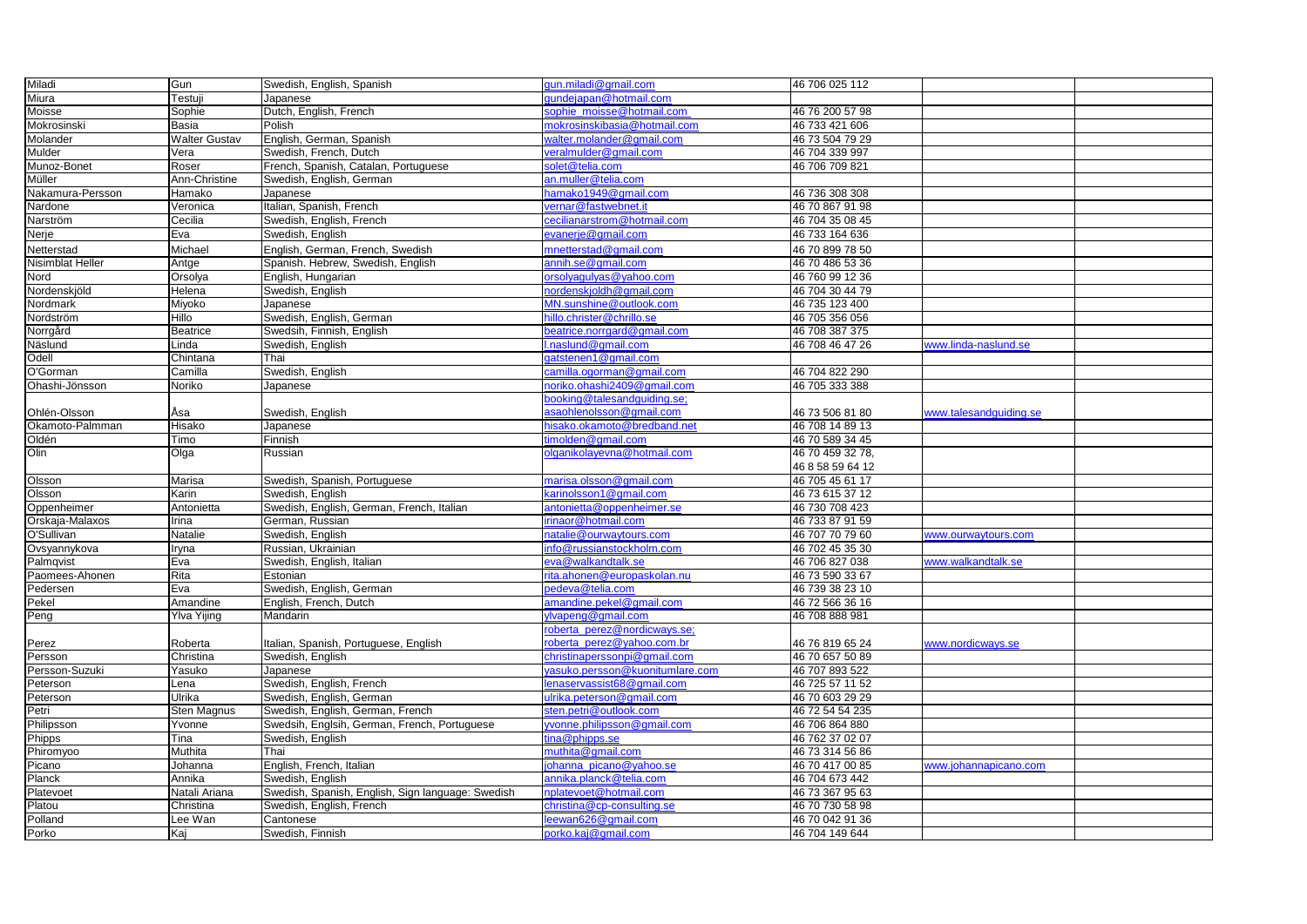| Prager                   | <b>Marianne</b> | Swedish, Danish, English, Hebrew         | mariannesguide@gmail.com              | 46 704 972 783         | www.jewishstockholm.com |  |
|--------------------------|-----------------|------------------------------------------|---------------------------------------|------------------------|-------------------------|--|
| Primér                   | Torbjörn        | Swedish, English                         | obbeprim@hotmail.com                  | 46 733 544 074         |                         |  |
| Prochwicz                | Marta           | Polish                                   | promarta13@hotmail.com                | 46 707 474 443         |                         |  |
| Prudic                   | Elisabeth       | Swedish, German                          | elisabeth.prudic@gmail.com            | 46 702 72 21 69        |                         |  |
| Prytz Kopf               | Nina            | Swedish, English, German                 | nina.p.kopf@gmail.com                 | 46 709 26 34 45        |                         |  |
| Pålsson                  | Lena            | Italian, Spanish                         | antefont@hotmail.com;                 | 46 76 639 90 70        |                         |  |
|                          |                 |                                          | lena@goslowtravel.com                 |                        |                         |  |
| Qi                       | Lingling        | Mandarin                                 | lingling.qi@bredband.net              | 46 739 883 612         |                         |  |
| Qu                       | Jian            | Mandarin                                 | tournorden@outlook.com                | 46 739 99 87 18        |                         |  |
| Qvistgaard Kjellerstedt  | Margareta       | Swedish, English, German                 | margareta@qi.nu                       | 46 708 758 503         |                         |  |
| Radencrantz              | Per-Anders      | Swedish, English                         | pa@radencrantz.se                     | 46 70 510 70 00        |                         |  |
| Ramos y Guisande Hultner | Maria           | English, Spanish, German                 | maria@hultner.com                     | 46 70 852 08 76        |                         |  |
|                          | Joel            | Swedish, English                         | joel@travel2.se                       | 46 70 752 19 57        |                         |  |
| Rapi<br>Richter          | Tomas           | Swedish, English, Spanish                | toricht@gmail.com                     | 46 761 96 15 96        | www.stockholmsguide.eu  |  |
| Rieder                   | Edi             | Swedish, German                          | edi_rieder@yahoo.com                  | 46 739 05 94 10        |                         |  |
| Rimlina                  | Jekaterina      | Russian                                  | rimlinak@gmail.com                    | 46 72 284 26 26        |                         |  |
| Rindar                   | Kjell           | Swedish, English, German, Dutch, Spanish | kjrindar@gmail.com                    | 46 736 421 538         |                         |  |
| Ringmar                  | Ingrid          | Spanish                                  | ingridringmar@yahoo.se                | 34 696 566 982,        |                         |  |
|                          |                 |                                          |                                       | 46 70 219 00 83        |                         |  |
| Rising                   | Anna            | Swedish, English, Spanish                | annarising2005@yahoo.com              | 46 733 440 713         |                         |  |
| Robinson                 | Carolyn         | Swedish, English                         | carrobin1961@gmail.com                | 46 707 16 96 62        |                         |  |
| Rodrigues Jarcem         | Eneida          | Portuguese, Spanish                      | eneidacarioca@hotmail.com             | 46 707 466 876         |                         |  |
| Roedenbeck               | Sofia           | Swedish, English, French                 | sofia.roedenbeck@stoguide.se          | 46 708 256 575         |                         |  |
| Romanova                 | Anna            | Russian                                  | annaromanova@comhem.se                | 46 706 94 27 38        |                         |  |
| Roni                     | <b>Hellevi</b>  | Finnish                                  | laroni2@telia.com                     | 46 705 928 995         |                         |  |
| Rosén                    | Annika          | Swedish, German, Spanish                 | annikarosen6@gmail.com                | 46 708 499 018         |                         |  |
| Rosén                    | <b>Britt</b>    | Swedish, English, German, French         | b.ros3006@gmail.com                   | 46 706 337 829         |                         |  |
| Rousseau                 | Christian       | Swedish, English, French, Spanish        | apin8@hotmail.com                     | 46 735 896 168         |                         |  |
| Rudolfsson               | Amelia          | Indonesian                               | amelia.rudolfsson@gmail.com           | 46 733 13 32 73        |                         |  |
| Rundgren                 | Maria           | English, Italian, Spanish                | mzaitzewsky@hotmail.com               | 46 70 330 36 94        |                         |  |
| Rutgersson               | Stanley         | Swedish, English                         | stanley@guidingstar.se                | 46 70 601 49 96        | www.guidingstar.se      |  |
| Rydholm Överby           | <b>Kris</b>     | Swedish, English                         | kris.overby@outlook.com               | 46 70 544 01 02        |                         |  |
| Räf                      | Magnus          | Swedish, English, Italian                | magnus.raf@gmail.com                  | 46 704 93 64 56        |                         |  |
| Röhlcke                  | Tim             | Swedish, English, German                 | tim@ecotrip.se                        | 46 709 62 86 96        |                         |  |
| Rönn                     | Charlotta       | Swedish, English                         | ccbyronn@gmail.com                    | 46 708 96 99 25        |                         |  |
| Röst                     | Anna            | Swedish, English                         | anna.rost@hotmail.com                 | 46 73 728 94 82        |                         |  |
| Röstlund                 | Erika           | German                                   | rostlunderika@gmail.com               | 46 70 438 43 41        |                         |  |
| Saarisivu                | Marja           | Swedish, Finnish                         | marja.saarisivu@gmail.com             | 46 70 392 97 74        |                         |  |
|                          | Linnéa          | Swedish, English, German                 | linneasallay@hotmail.com              | 46 73 500 62 82        | www.linneasallay.se     |  |
| Sallay<br>Sandberg       | _juba           | Russian                                  | juba.sandberg@guideochsprakservice.se | 46 707 553 107         |                         |  |
| Sandstedt                | Pia             | Swedish, English, German, Spanish        | pia.sandstedt@gmail.com               | 46 707 594 050         |                         |  |
| Sandström                | Nair            | French, Italian, Spanish, Portuguese     | nair sandstrom@hotmail.com            | 46 709 90 51 68        |                         |  |
| Sannergren               | Agnes           | Greek, Italian, English, Swedish         | euroscandguide@hotmail.com            | 46 707 555 502         |                         |  |
|                          |                 |                                          | sanson.christina@gmail.com;           | 46 72 268 99 83/39 349 |                         |  |
| Sanson                   | Christina Marie | English, French, Italian                 | picturesandshapes@gmail.com           | 681 23 14              |                         |  |
| Sasaki-Stocklassa        | Mizuko          | Japanese                                 | stocklassa-sasaki@telia.com           | 46 707 555 567         |                         |  |
| Sato                     | Yasuko          | Japanese                                 | yasukosatojp@gmail.com                | 46 707 316 613         |                         |  |
| Sato-Linder              | Ryoko           | Japanese                                 | ryoko_sl@me.com                       | 46 73 935 90 59        |                         |  |
| Saukkonen                | Leena           | Finnish                                  | leenasauk@hotmail.com                 | 46 707 71 05 84        |                         |  |
| Savitskaya               | Polina          | Russian, English, French                 | polya-amelchenko@yandex.ru            | 46 73 838 82 38        |                         |  |
| Sawoniewski              | Savitree        | Thai                                     | kong_thai@yahoo.com                   | 46 707 385 463         |                         |  |
| Schaffer                 | Werner          | Swedish, English, German                 | werner.schaffer@telia.com             | 46 76 148 79 58        |                         |  |
| Scheutz                  | Henrik          | Swedish, English                         | henrik.scheutz@yahoo.se               | 46 70 341 98 12        |                         |  |
| Scheutz                  | Lisbet          | Swedish, English, German                 | isbet.scheutz@gmail.com               | 46 739 924 125         |                         |  |
| Schrovens                | Veerle          | English, Dutch, French                   | viatje08@gmail.com                    | 46 739 319 616         |                         |  |
| Schwarz                  | Dietmar         | Swedish, German                          | dietmar.schwarz23@gmail.com           | 46 76 234 84 34        |                         |  |
|                          |                 |                                          |                                       |                        |                         |  |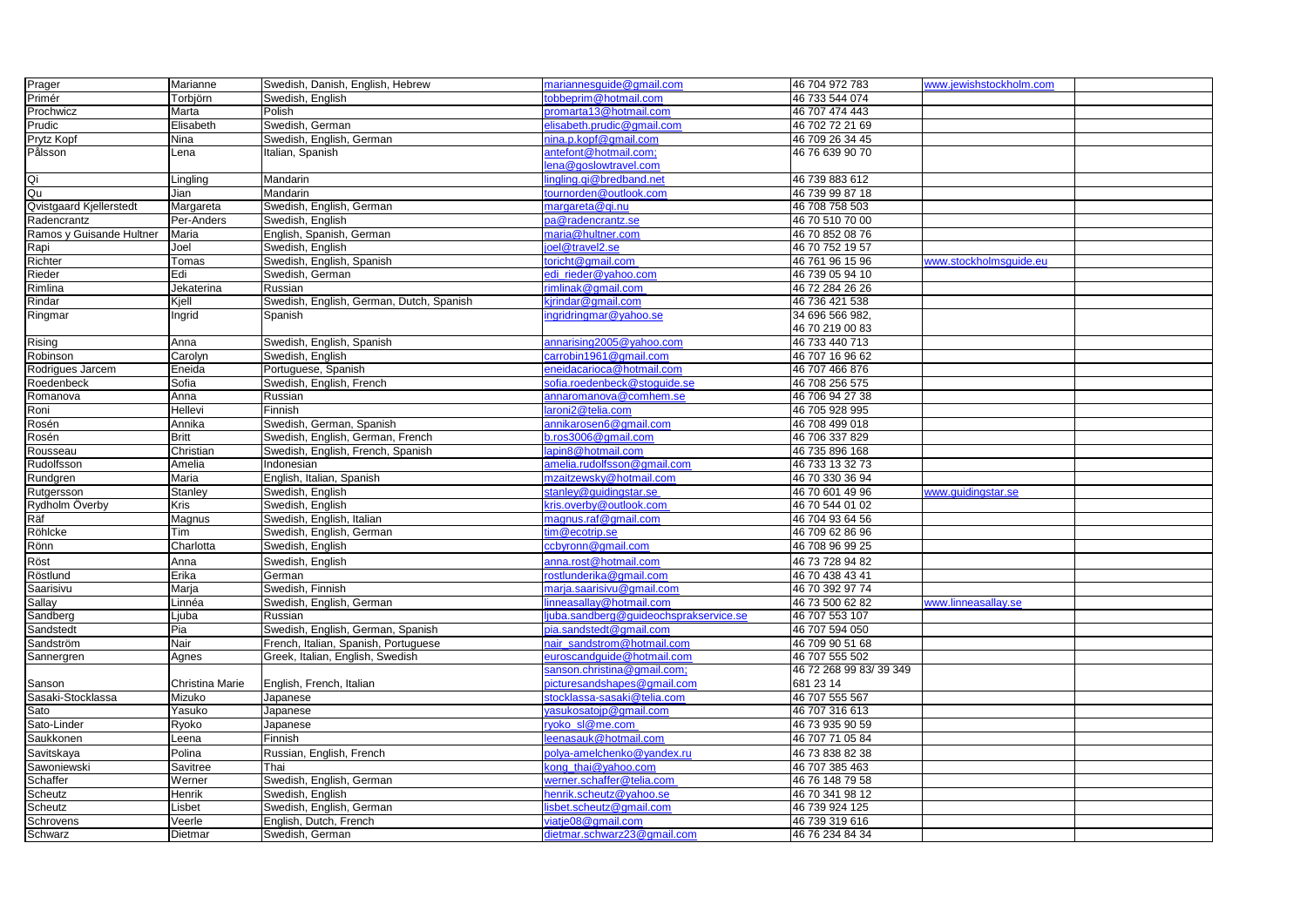| Schönfeld         | Fredrik          | Swedish, English, German                     | schoeni73@hotmail.com               | 46 739 806 666   |                                    |  |
|-------------------|------------------|----------------------------------------------|-------------------------------------|------------------|------------------------------------|--|
| Schörling         | Tatiana          | Russian, Italian                             | tatiana.schorling@siatm.com         | 46 706 571 448   |                                    |  |
| Segerman          | Robert           | Swedish, English                             | robert.segerman@gmail.com           | 46 733 40 30 29  |                                    |  |
| Selberg           | Tanja            | Swedish, English                             | tanja.selberg@gmail.com             | 46 702 144 866   |                                    |  |
| Semenova          | Yulia            | Russian                                      | julia@njtravels.se                  | 46 736 18 09 77  |                                    |  |
| Shameray          | Marco            | Swedish, English, Kurdish, Arabic            | sympaty@yahoo.se                    | 46 70 778 38 36  |                                    |  |
| Shen              | Ling             | English, Mandarin                            | ling-shen@outlook.com               | 46 72 54 56 73   |                                    |  |
| Shulzhinskaya     | Liubov           | Russian                                      | lubanikodotter@gmail.com            | 46 73 778 23 88  |                                    |  |
| Sidorow-Lapington | Sonja            | Swedish, English, Russian                    | sonjalapington@gmail.com            | 46 731 011 190   |                                    |  |
| Silveira          | Gracia           | Portuguese, Spanish                          | gracia.br@gmail.com                 | 46 73 445 36 80  |                                    |  |
| Sinprasertkool    | Kanyanat Kate    | Thai                                         | kates.epost@gmail.com               | 46 72 839 66 90  | https://mystockholmtour.weebly.com |  |
| Sjunnesson        | Gudrun           | Swedish, English, German, French, Dutch      |                                     | 46 706 059 630   |                                    |  |
| Sjöberg           | Agneta           | Swedish, English                             | agneta2044@gmail.com                | 46 739 88 84 39  |                                    |  |
| Sjöstrand         | Tanja            | Russian                                      | ta strand@hotmail.com               | 46 736 293 711   |                                    |  |
| Skillemar         | Suzanne          | Swedish, English                             | suzanne.skillemar@telia.com         | 46 70 252 66 09  |                                    |  |
| Skog Söderberg    | Carola           | Swedish, English                             | carola.skogsoderberg@gmail.com      | 46 737 803 654   | www.kanonkulan.se                  |  |
| Slama             | Adolf            | Swedish, English, German                     | adolf.slama@hotmail.com             | 46 76 191 21 44  |                                    |  |
| Slätt             | Jun              | <b>Mandarin</b>                              | jingfu@hotmail.se                   | 46 70 730 40 01  |                                    |  |
| Smazal            | Jan              | English, Czech                               | honzzza@gmail.com                   | 46 76 575 84 05  |                                    |  |
| Smith             | Kaori            | Japanese                                     | kodurestockholm@gmail.com           | 46 73 401 05 57  | http://japanskaprojekt.se          |  |
| Soemardi          | Agustin Arijanti | Indonesian                                   | aqustin.arijanti@gmail.com          | 46 73 508 48 61  |                                    |  |
| Sondén            | Björn            | Swedish, English, German, French             | sondenb@gmail.com                   | 46 700 23 43 51  |                                    |  |
| Song              | Natalie Nan      | Mandarin                                     | natalienans@hotmail.com             | 46 70 328 81 68  |                                    |  |
| Starco            | Mille            | Swedish, Finnish, English                    | mille.starco@gmail.com              | 46 702 457 400   |                                    |  |
| <b>Stassos</b>    |                  | Swedish, English, French, Greek              | inger.stassos@bredband.net          | 46 704 163 814   |                                    |  |
|                   | Inger<br>David   |                                              |                                     |                  |                                    |  |
| Stavrou Kay       |                  | English, Hebrew                              | davidstav@gmail.com                 | 46 73 261 57 67  |                                    |  |
| <b>Steffens</b>   | Pieter-Ludwig    | German, French                               | info@finaviner.net                  | 46 73 744 15 13  |                                    |  |
| <b>Stemme</b>     | Katja            | Swedish, English, German, Spanish            | katja.stemme@sverige.nu             | 46 707 257 631   |                                    |  |
| Stenvall          | Annika           | Finnish, English, Italian                    | annikaastenvall@gmail.com           | 46 73 771 53 13  |                                    |  |
| Sternberg         | Sofia            | Swedish, English                             | sofia.sternberg@gmail.com           | 46 70 958 57 47  | www.sofiaguide.se                  |  |
| Stier             | Junko            | Japanese                                     | junko@stiers.se                     | 46 708 470 414   |                                    |  |
| Stobin            | Marjatta         | Swedish, Finnish                             | marjatta.stobin60@gmail.com         | 46 704 386 494   |                                    |  |
| Stocklassa        | Chingi           | Swedish, English, Japanese                   | chinghi_s@hotmail.com               | 46 736 52 63 95  |                                    |  |
| Stomberg          | Ira              | English, Russian, Hebrew                     | ira.stomberg@gmail.com              | 46 70 440 65 90  | www.walkstockholm.com              |  |
| Strandberg        | Ann-Charlott     | Swedish, English, French                     | ann-charlott.strandberg@giganten.se | 46 702 266 511   |                                    |  |
| Strömbom          | Marianne         | German                                       | marianne strombom@hotmail.com       | 46 731 422 197   |                                    |  |
| Sundeman          | Jon              | Swedish                                      | jon@count-down.se                   | 46 76 116 90 61  |                                    |  |
| Sundvall          | Natalia          | Russian                                      | sundvall.natalia115@gmail.com       | 46 73 948 95 90  | www.stockholm-view.com             |  |
| Sun Åkerman       | Jane             | English, Mandarin                            | jane sun akerman@hotmail.com        | 46 76 889 16 18  |                                    |  |
| Svedberg          | William          | Swedish, English                             | williamsvedberg@hotmail.com         | 46 73 905 03 31  |                                    |  |
| Svensson          | Ewa              | Swedish, German, English                     | ewaguide@gmail.com                  | 46 708 732 352   |                                    |  |
| Svensson          | Ingrid           | Swedish, English                             | ingrid.linnea.svensson@gmail.com    | 46 738 90 37 09  | www.ingridsvensson.se              |  |
| Swahn             | Annika           | Swedish, English, German, French             | swahncomm@gmail.com                 | 46 708 282 869   |                                    |  |
| Swensson          | Leslie           | English                                      | leslie.swensson@telia.com           | 46 703 462 274   |                                    |  |
| Söderlund Törnell | Anna-Lena        | Swedish, English                             | alsoderlund@telia.com               | 46 70 515 50 99  |                                    |  |
| Tabcho            | Jawad            | English, Arabian                             | itabcho@gmail.com                   | 46 760 35 04 44  |                                    |  |
| Takahashi         | Takako           | Japanese                                     | tolk.takahashi@gmail.com            | 46 70 532 67 57  |                                    |  |
| Takahashi Harding | Yoko             | Japanese                                     | yoko.harding@telia.com              | 46 707 332 095   |                                    |  |
|                   |                  |                                              |                                     | 46 73 973 70 88/ |                                    |  |
| Talipova          | Rana Gul         | Russian, Uiguhr                              | ranasovet@hotmail.com               | 46 70 965 64 21  |                                    |  |
| Talumaa           | Astrid           | Estonian, Russian, Finnish, Swedish, English | astrid.talumaa@live.se              | 46 707 368 093   |                                    |  |
| Tennander         | Birgitta         | Swedish, English, German                     | birgitta.tennander@telia.com        | 46 703 61 02 61  |                                    |  |
| Teodoro           | Roberto          | Swedish, Italian                             | robertoteodoro@hotmail.com          | 46 739 841 008   |                                    |  |
| Teste             | Patrik           | Swedish, English, German, French, Russian    | patrik@teste.se                     | 46 704 134 400   |                                    |  |
| Thegström         | Margareta        | French, English                              | magginr1@hotmail.com                | 46 736 593 252   |                                    |  |
| Thorell           | Jessica          | Swedish, English, German                     | sthImforreal@hotmail.com            | 46 707 70 53 88  |                                    |  |
|                   |                  |                                              |                                     |                  |                                    |  |

| mystockholmtour.weebly.com |  |
|----------------------------|--|
|                            |  |
|                            |  |
|                            |  |
|                            |  |
|                            |  |
| anonkulan.se               |  |
|                            |  |
|                            |  |
|                            |  |
| apanskaprojekt.se          |  |
|                            |  |
|                            |  |
|                            |  |
|                            |  |
|                            |  |
|                            |  |
|                            |  |
|                            |  |
|                            |  |
|                            |  |
|                            |  |
| ofiaguide.se               |  |
|                            |  |
|                            |  |
|                            |  |
| valkstockholm.com          |  |
|                            |  |
|                            |  |
|                            |  |
|                            |  |
| tockholm-view.com          |  |
|                            |  |
|                            |  |
|                            |  |
|                            |  |
| ngridsvensson.se           |  |
|                            |  |
|                            |  |
|                            |  |
|                            |  |
|                            |  |
|                            |  |
|                            |  |
|                            |  |
|                            |  |
|                            |  |
|                            |  |
|                            |  |
|                            |  |
|                            |  |
|                            |  |
|                            |  |
|                            |  |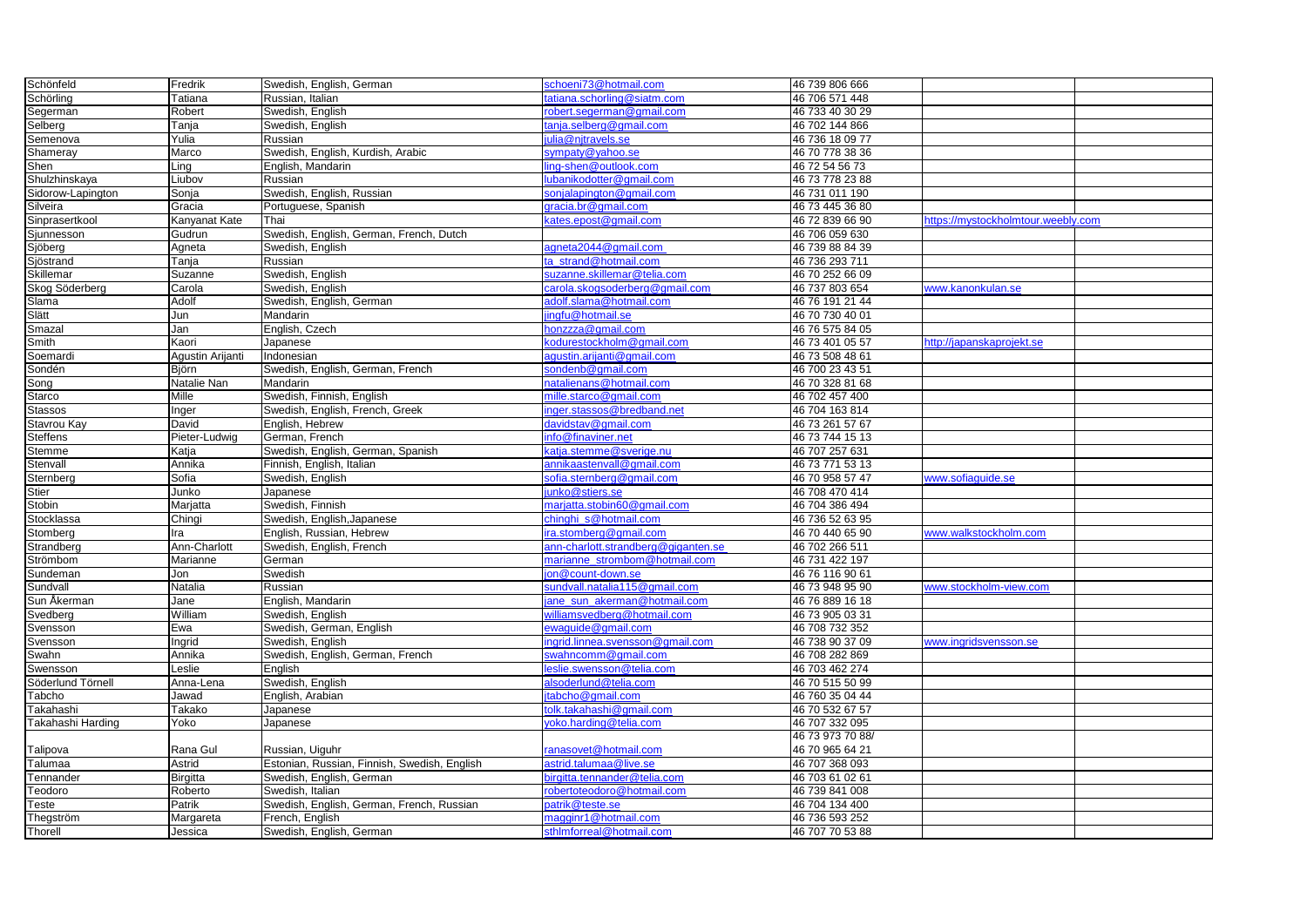| Thorén Rios            | Ulrika             | Swedish, English, Spanish          | guidetjanst@hotmail.com           | 46 707 18 26 97 |                                     |  |
|------------------------|--------------------|------------------------------------|-----------------------------------|-----------------|-------------------------------------|--|
| Thoring                | Björn              | Swedish, English                   | bjornethoring@gmail.com           | 46 70 46 00 299 |                                     |  |
| Thoring                | Lilian             | Cantonese, Mandarin, English       | ilianthoring@yahoo.com            | 46 703 069 999  |                                     |  |
| Thorwid                | Kati               | Swedish, English, Finnish          | katithorwid@live.com              | 46 73 440 73 43 |                                     |  |
| Tian                   | <b>Tony Xuezhu</b> | Mandarin                           | info@china-travel.se              | 46 736-82 11 50 |                                     |  |
| Tjörnhammar            | Elisabeth          | Swedish, English, German, French   | elisabeth@tjornhammar.com         | 46 703 254 514  |                                     |  |
| Toumaj                 | Ann-Lis            | Swedish, English, French           | annlistoumaj@yahoo.com            | 46 739 094 105  |                                     |  |
| Tsuchiya               | Satoshi            | Japanese                           | satoshi.tsuchiya@telia.com        | 46 706 889 999  |                                     |  |
| Turganova Lööw         | Alexandra          | Swedish, English, Russian          | atl@blakulla.net                  | 46 703 141 795  |                                     |  |
| Ungfeldt               | Barbro             | Swedish, English                   | vend0077@hotmail.com              | 46 76 010 19 99 |                                     |  |
| Upegui                 | Douglas            | Spanish                            | douglas.gabriel@yahoo.se          | 46 708 97 10 96 |                                     |  |
| Valevie                | Lulu               | Swedish, English, Mandarin         | w lulu@hotmail.com                | 46 707 66 40 58 |                                     |  |
| Valmet                 | Tiiu               | Swedish, English, Estonian         | tiiu.valmet@gmail.com             | 46 707 593 395  |                                     |  |
| Van der Meijs          | Liselotte          | Swedish, English, German           | tourguide@vdmfoto.se              | 46 733 26 69 59 |                                     |  |
| Vanhove                | Tiny               | Dutch, French, English             | tiny.vanhove@telia.com            | 46 739 750 802  |                                     |  |
| Varis                  | Janne              | Swedish, English, Finnish          | annevaris.stoguide@gmail.com      | 46 70 331 77 83 |                                     |  |
| Venieri                | Igor               | Swedish, English, Italian, Russian | igorilla@hotmail.com              | 46 70 430 80 64 |                                     |  |
| Vidal                  | José               | French, Spanish, Portuguese        | jose.vidal@bredband.net           | 46 706 428 016  |                                     |  |
| Vitola-Bekkhus         | Anda               | Latvian                            | andavitola@hotmail.com            | 46 705 082 346  |                                     |  |
| Volk                   | Alexander          | Swedish, English, German           | flamingvikingtours@gmail.com      | 46 70 787 87 66 | www.facebook.com/flamingvikingtours |  |
| von Arbin              | Göran              | Swedish, English                   | goran@touristguidestockholm.com   | 46 708 30 48 32 |                                     |  |
| von Blücher-Törnblom   | Alexa              | English, German                    | avbt@telia.com                    | 46 73 635 59 55 |                                     |  |
| von Conrad             | <b>Birgit</b>      | Swedish, English, German           | bvonconrad@gmail.com              | 46 708 25 91 27 |                                     |  |
| von Krusenstjerna      | Fredrik            | Swedish, English                   | fredrikvonkrusenstjerna@gmail.com | 46 707 15 47 67 |                                     |  |
| von Weber              | Kaspar             | Swedish, English, German           | kasparvonweber@gmail.com          | 46 707 14 46 23 |                                     |  |
| Wackenhuth             | Katrin             | Swedish, English, German           | katrinwackenhuth@hotmail.com      | 46 706 444 556  |                                     |  |
| Wahlgren               | Maria              | Swedish, English, German           | annamaria.wahl@outlook.com        | 46 70 684 94 96 |                                     |  |
| Wahlgren               | Martin             | Swedish, English, Spanish          | samson@samsonmusic.net            | 46 736 76 37 59 |                                     |  |
| Wahlström              | <b>Birgitta</b>    | Swedish, English, Russian          | ib.wahlstrom@gmail.com            | 46 704 428 605  |                                     |  |
| Waldensten             | Cecilia            | Swedish, English                   | waldensten@hotmail.com            | 46 706 928 736  |                                     |  |
| <b>Wallin Borg</b>     | Anna-Sara          | Swedish, English, German           | annasarawallinborg@gmail.com      | 46 707 983 198  |                                     |  |
| Wang                   | Jacqueline         | Mandarin                           | acqueline.wqy@gmail.com           | 46 762 16 28 45 |                                     |  |
| Wang                   | Yingpo             | Mandarin                           | bleuciel@163.com                  | 46 73 476 54 48 |                                     |  |
| Wastholm               | Yoko               | Swedish, English, Japanese         | yoko@wastholm.com                 | 46 70 783 96 96 |                                     |  |
| Weck Lönn              | Marja              | Swedish, English, Spanish          | marja.weck.lonn@telia.com         | 46 70 667 93 89 |                                     |  |
| Weidling               | Jacob              | Swedish, English, French           | acob.weidling@gmail.com           | 46 707 691 612  |                                     |  |
| Weingarten             | Leopold            | Swedish, English, French           | leopold.weingarten@gmail.com      | 46 708 76 22 76 | www.leopoldtheprivatetourguide.com  |  |
|                        |                    |                                    |                                   |                 |                                     |  |
| Werner                 | Anna               | Swedish, English                   | anna_werner@hotmail.com           | 46 8 20 69 29,  |                                     |  |
|                        |                    |                                    |                                   | 46 76 818 49 15 |                                     |  |
|                        |                    |                                    |                                   |                 |                                     |  |
| Westman                | Ewa Victoria       | Swedish, English, German           | ewavictoria@gmail.com             | 46 708 59 51 00 |                                     |  |
| <b>Widmark Colombo</b> | Lisa               | Swedish, English, Italian          | isa.w.colombo@gmail.com           | 46 720 04 52 36 |                                     |  |
| Wiktorsson             | Vita               | Latvian, Russian                   | vita.wiktorson@gmail.com          | 46 739 881 830  |                                     |  |
| <b>Winell Reid</b>     | Rebecka            | English, French, Spanish           | rwinell@gmail.com                 | 46 70 420 03 81 |                                     |  |
| Yahagi Lundberg        | Chieko             | Japanese                           | info@swepon.com                   | 46 704 37 35 89 | www.swepon.com                      |  |
| Yamashita-Östlund      | Tazuko             | Japanese                           | tazukoostlund@yahoo.co.jp         | 46 709 733 921  |                                     |  |
| Yao                    | Shi-Fuh (Josef)    | Manadarin                          | anfar1234@hotmail.com             | 46 739 90 72 55 |                                     |  |
| Yokobori               | Chieko             | Japanese                           | chieko.yokobori@hotmail.com       | 46 70 796 03 08 |                                     |  |
| <b>Yu</b>              | HongXia            | Mandarin                           | bjyuhongxia@gmail.com             | 46 76 336 66 18 |                                     |  |
| Zang                   | Zhenyu             | Mandarin                           | ccie2004@hotmail.com              | 46 70 00 11 714 |                                     |  |
| Zaza                   | David              | French, Italian                    | zaviddada@gmail.com               | 46 70 418 45 74 | www.errantis.com                    |  |
| Zetelman               | Ewa                | Swedish, English, Polish           | ewa.z@hotmail.se                  | 46 73 567 75 35 |                                     |  |
| Zhao                   | Sofia              | Mandarin                           | sofia.zhao@live.se                | 46 704 962 149  |                                     |  |
| Zhao                   | Xing               | Mandarin                           | xingzhao1989@gmail.com            | 46 73 490 20 99 |                                     |  |
| Zou                    | Rongmei            | Mandarin                           | rongmeizou@hotmail.com            | 46 70 493 76 86 |                                     |  |
| <b>Åberg Hoppe</b>     | Susanne            | Swedish, English, Italian          | susanne.aberghoppe@gmail.com      | 46 737 187 144  |                                     |  |